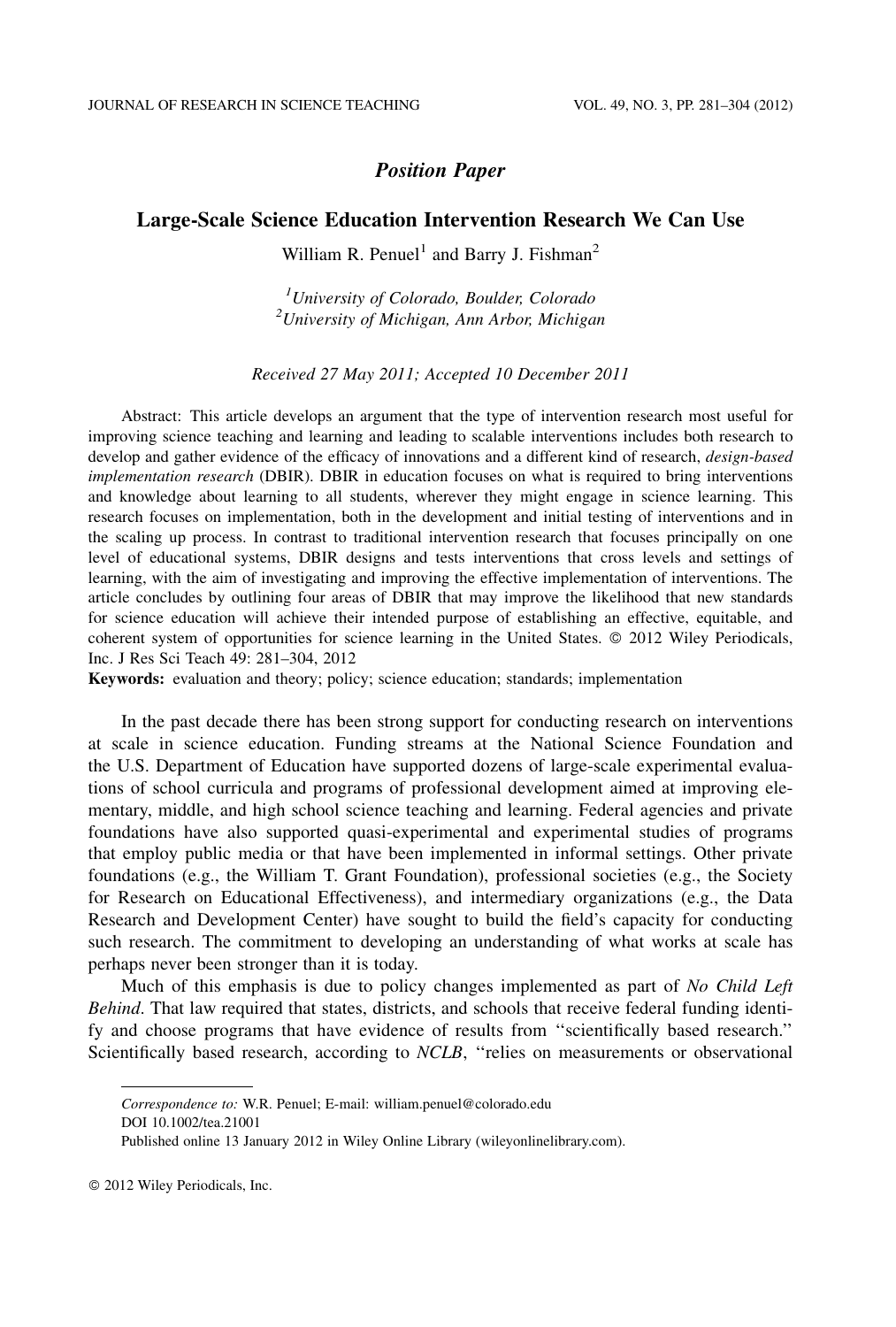methods that provide reliable and valid data across evaluators and observers,'' and uses ''experimental or quasi-experimental designs'' (PL 107–110, pp. 126–127). To support implementation of NCLB, the law called for the establishment of the Institute of Education Sciences (IES) at the U.S. Department of Education, which has since funded a number of large-scale research studies aimed at identifying effective interventions. The pathway to identifying effective interventions requires a long time frame and employment of range of methodologies, including design-based research studies in classrooms and small-scale field tests to establish the feasibility of implementing interventions in multiple settings (Sloane, 2008). At the same time, the policy strongly emphasizes a trajectory that concludes with gathering evidence of effectiveness from large-scale, randomized controlled trials, and has pushed all researchers to re-think how to make arguments about the external validity or meaning of the research we engage in for the broader transformational purposes we hope the field of science education research serves.

The claim developed in this article is that the kind of large-scale intervention research needed to improve science teaching and learning and scale includes both scientifically based research on innovations and a different kind of research, which we call *design-based imple*mentation research (DBIR; Penuel, Fishman, Cheng, & Sabelli, 2011). DBIR is an emerging form of design research that supports the productive adaptation of programs as they go to scale. As an iterative approach to developing innovations, design research is particularly well suited to informing decision-making about needed adjustments to programs (Cobb, Confrey, diSessa, Lehrer, & Schauble, 2003). DBIR represents a significant expansion of design research—which typically focuses on classrooms—because the focus is on developing and testing innovations that can improve the quality and equity of supports for implementation of reforms. DBIR complements large-scale efficacy research, in that it seeks to support the development of usable, efficacious interventions in science education and to support implementation of interventions found in efficacy studies to have potential for improving teaching and learning.

This research focuses on what is required to bring interventions and knowledge about learning from research into practice for all students, wherever they might engage in science learning. Where effectiveness studies attempt to estimate average treatment effects across a range of settings under ''typical'' conditions, DBIR instead aims to create conditions more conducive to implementing interventions, especially those that have been found to be efficacious under certain conditions. While typical implementation research seeks to analyze and explain patterns of implementation, DBIR researchers use analyses of implementation to iteratively refine strategies for improving the implementation effectiveness of interventions. DBIR ideally produces more scalable designs and a deeper understanding of the contexts of science education, particularly how these contexts arrangements produce patterns of educational outcomes we observe today and the patterns we hope to produce tomorrow.

The need for DBIR arises specifically from concerns about equity of access to powerful learning opportunities. Main effects studies that identify interventions in science education that can work often tell us very little about what we need to do in order to make interventions work for particular groups of students and in particular settings. Making interventions work in diverse settings requires local actors to make adaptations that make student diversity a resource for learning while preserving the integrity of science learning goals (Lee, 2002; Rosebery, Ogonowski, DiSchino, & Warren, 2010). Diversity here refers not simply to students' demographics, although these are important; diversity encompasses the ideas, experiences, and histories that enliven and enrich fixed views of what science learning can and should be. In addition, many of the ''typical'' conditions in education that are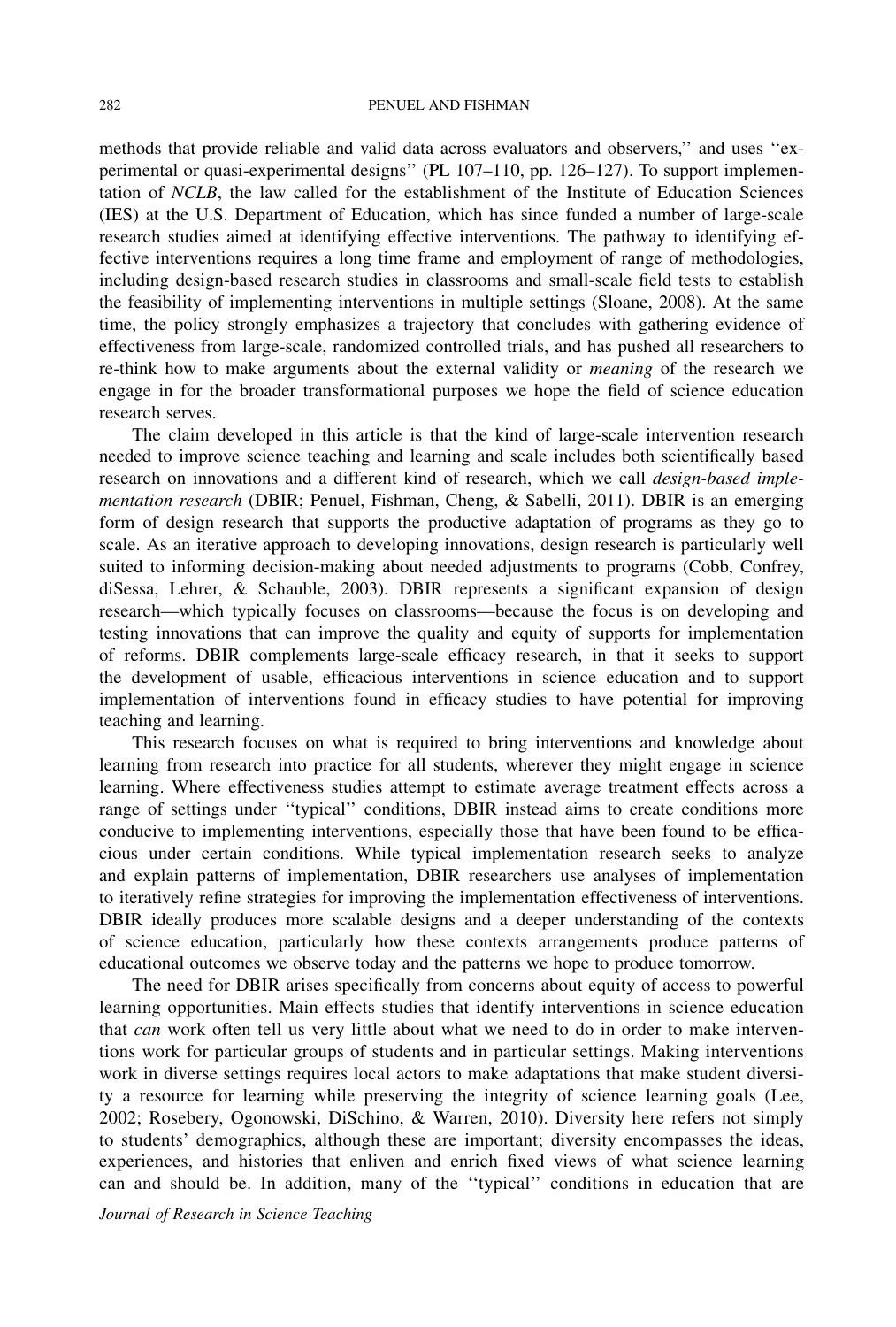presumed in effectiveness studies themselves help to reproduce inequity, by requiring access to resources or support that are not achievable in many settings, especially lower-SES school settings. High teacher turnover, limited access to high quality instructional materials, and accountability pressures disproportionately affect students in schools with high percentages of low-income students and students of color (Ingersoll, 2001; Jacob, 2007; Oakes, 1990; Scafidi, Sjoquist, & Stinebrickner, 2007). Thus, addressing the needs of students from nondominant communities requires research on strategies for supporting effective adaptation of interventions to relate everyday and scientific forms of meaning making, as well as research on strategies that attempt to create more equitable conditions for all students to learn. For science education, such research is both timely and critical, because the field is at present undergoing a major change in the standards that will be used to organize curriculum, assessments, teaching, and professional development for the coming decade.

## Strengths and Limitations of Effectiveness Studies as a Form of Large-Scale Intervention Research

A key aim of effectiveness research is to identify interventions that can work in a wide variety of settings (Flay et al., 2005). In science education, a number of studies in the past decade have analyzed the effectiveness of programs when implemented across a large number and wide variety of settings (Borman, Gamoran, & Bowdon, 2008; Buckley et al., 2004; Lee, Maerten-Rivera, Penfield, LeRoy, & Secada, 2008; Penuel, Gallagher, & Moorthy, 2011; Rethinam, Pyke, & Lynch, 2008; Songer, Kelcey, & Gotwals, 2009; Vanosdall, Klentschy, Hedges, & Weisbaum, 2007). Many of these interventions are grounded in decades of basic research on learning and are intended to instantiate principles derived from that research for organizing coherent sequences of instruction for students (Pea & Collins, 2008).

Effectiveness studies have the potential to help policymakers, state officials, and district leaders make decisions based on evidence regarding how to allocate scarce resources for improving teaching and learning (Dynarski, 2008). For decision makers, an intervention that is easily implemented and has robust, consistent effects across a variety of contexts is desirable, because policies and resources can be marshaled more readily to support a single initiative than multiple, conflicting ones (Rowan, 2002). For researchers, effectiveness studies are beneficial, in that they can help identify what interventions best instantiate principles from basic research on learning that also have potential for broad impact, especially when different treatments or interventions are compared to one another.

In practice, however, treatment effects vary widely from setting to setting, and reliable implementation of new programs that seek to transform teaching and learning is difficult to achieve. In a number of studies that have been conducted in the past decade, researchers found no significant positive average treatment effect, but in some classrooms students learned more than others. Teachers in programs have reported significant barriers to implementation: teachers did not enact all activities in the units, especially when the topics received less coverage in state standards (Borman et al., 2008; Penuel et al., 2011), curricular aims were misaligned with assessments (Borman et al., 2008), and teachers experienced difficulties implementing teaching strategies linked to specific curricula (Lynch, Szesze, Pyke, & Kuipers, 2007). Moreover, in at least one longitudinal study, teacher turnover and organizational churn were major causes of attrition that diminished treatment effects (Shear & Penuel, 2010).

Although researchers conducting effectiveness studies do analyze such barriers, we rarely take aim at changing the conditions of the kind that inhibit implementation effectiveness.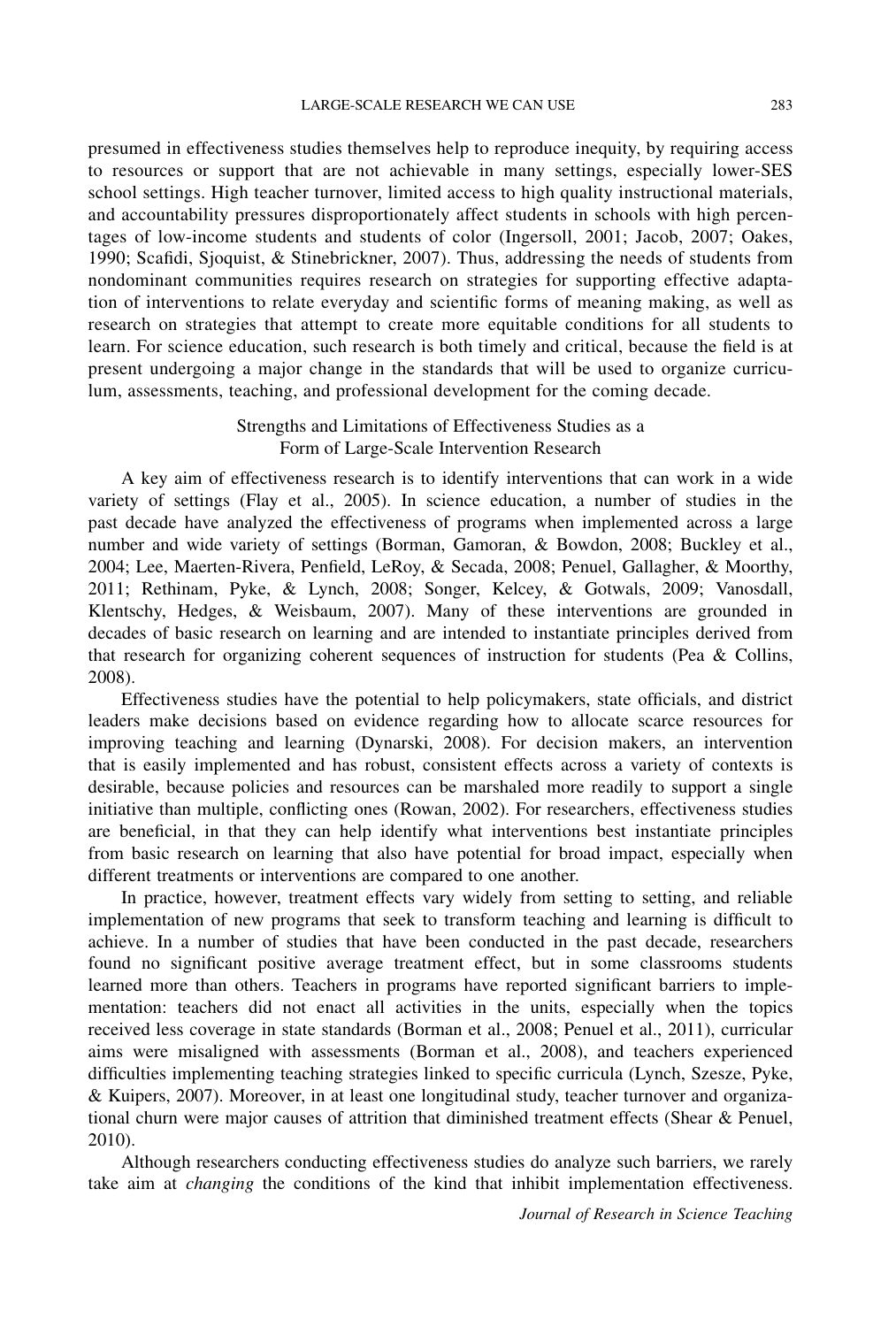Indeed, the very logic of the effectiveness trial is to estimate treatment effects under typical conditions. The focus within the field has instead largely been on improving treatment integrity by increasing the fidelity of implementation, as a means to increase treatment effectiveness (e.g., O'Donnell, 2008). By improving treatment integrity, researchers believe, the gap between the potential and realized treatment effectiveness can be reduced (Cordray & Pion, 2006). But this strategy leaves unexamined the conditions and unintended effects of intervention that produce unequal access to high-quality curriculum materials and teaching and that make it less likely, for example, that low-income students of color will have new curriculum materials or a teacher who employs reform teaching strategies, such as inquiry-oriented instruction (Smith et al., 2007; Supovitz & Turner, 2000). Our view is that these conditions are likely to shape and partly explain variations in implementation and that we can learn from attempts to understand this variation where we might need to intervene to improve those conditions (Bryk, 2009).

In addition, an overemphasis on fidelity means less giving less consideration to the ways that curriculum developers and professional development leaders could focus their efforts on helping teachers make productive adaptations of materials by being responsive to students. Teaching that takes into account what learners bring to the classroom, both in terms of prior knowledge and relevant experience, is necessarily adaptive and contingent upon student contributions (X. Lin, Schwartz, & Hatano, 2005). Adaptivity is particularly beneficial when teaching students from nondominant communities, who benefit most when teachers are able to leverage students' repertoires for participation in cultural practices (Gutiérrez  $\&$  Rogoff, 2003) in such a way as to bridge everyday and scientific ways of meaning making (Barton  $\&$ Tan, 2009; Carlone, Haun-Frank, & Webb, 2011; Gee & Clinton, 2000; Hudicourt-Barnes, 2003; Rosebery et al., 2010; Warren, Ballenger, Ogonowski, Rosebery, & Hudicourt-Barnes, 2001).

Finally, in the predominant model of large-scale intervention research, science education researchers commonly *postpone* in-depth theoretical and empirical study of implementation until an intervention reaches the scale up stage. In fact, sustainability can be theorized at earlier stages in the development of interventions (e.g., Blumenfeld, Fishman, Krajcik, Marx, & Soloway, 2000; Fishman & Krajcik, 2003), and designers can draw on prior research to anticipate and plan for what are often predictable dilemmas of implementation (Weinbaum & Supovitz, 2010) and for cycles of iteration to improve interventions and the supports within systems for their implementation (Supovitz, 2008).

In summary, effectiveness research is one example of translational research that focuses on the characteristics of interventions that can produce robust learning outcomes across a variety of settings, but effectiveness research does not address three important questions the field faces:

- How can we incorporate considerations of implementation and sustainability earlier in program development?
- How do we change conditions that inhibit implementation of potentially effective programs for improving science learning?
- How do we promote principled adaptation of programs, especially in classrooms with students from nondominant communities?

Models for research that answers these questions are not abundant in education, in part because of how agencies and foundations currently fund research. Fortunately, we can find them in other fields, most notably the health sciences.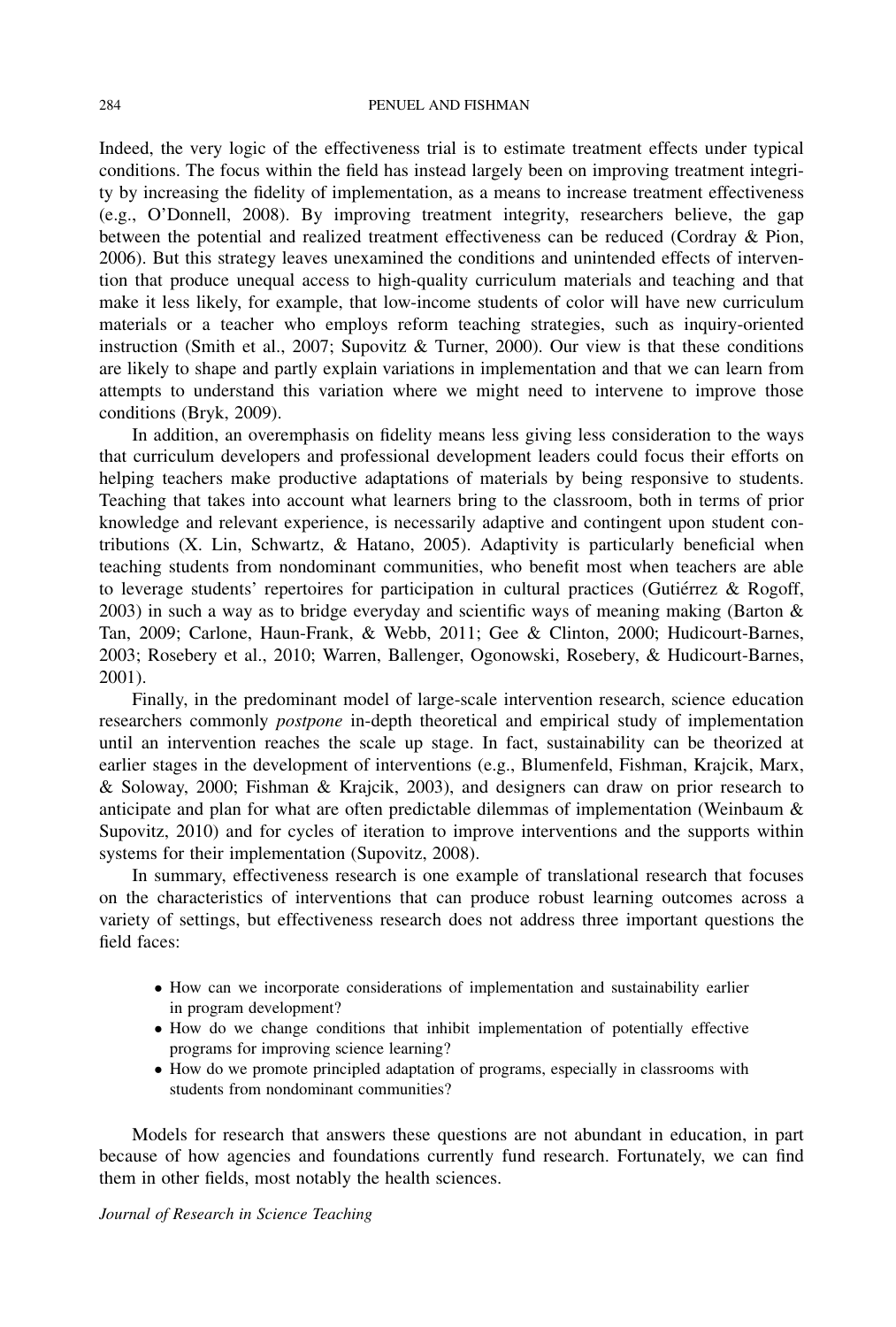### A More Comprehensive Typology of Large-Scale Intervention Research

In 2006, the National Institutes for Health established the National Network for Transforming Clinical and Translational Research, with the aim of funding large-scale research centers to design and test strategies that address gaps between research and practice in the behavioral and health sciences. The kind of research that these centers conduct is often called ''translational research,'' because it focuses on the translation of research into practice. The ultimate goal of such research, and of the centers, is to ensure that ''new treatments and research knowledge actually reach the patients or populations for whom they are intended and are implemented correctly'' (Woolf, 2008, p. 211).

Within the health sciences, there are two critical stages of translational research. The first involves the translation of basic science into treatments of different kinds and the study of their effectiveness. The National Institutes of Health (NIH) has named this type of translational research is called ''Type I Translation'' research. It corresponds to the stages of research common in biomedical research that proceeds from basic to applied science. At the same time, it is widely recognized in the health sciences that—despite the strength of evidence available to medical and public health practitioners on effective treatments—research must also focus on a different form of translation, namely the translation of findings from clinical studies to practice and patient decision making (Sung et al., 2003). According to Woolf (2008, p. 211), this ''Type II Translation'' research focuses in closing this gap between research and practice:

The second area of translational research seeks to close that gap and improve quality by improving access, reorganizing and coordinating systems of care, helping clinicians and patients to change behaviors and make more informed choices, providing reminders and point-of-care decision support tools, and strengthening the patient-clinician relationship.

The design of Type II translation strategies and conducting research on those strategies requires a wide range of expertise, including epidemiology, behavioral science, organizational theory, systems redesign, clinical practice, and mixed-methods research. Perhaps most critically, it requires a systems perspective on the phenomenon of bringing effective treatments to scale, something that Type I translation research does not require in order to develop new and effective treatments. It also requires a design orientation, one that goes beyond analyses of conditions associated with implementation of the kind that can be conducted within the context of large-scale efficacy or effectiveness research. It requires a design orientation because the aim of Type II translation research is not primarily to explain implementation but rather to improve it. This is analogous to the interventionist approach embedded in design-based research approaches often employed in science education intervention research (Cobb, Confrey, diSessa, Lehrer, & Schauble, 2003).

The clinical research on these interventions includes rigorous tests of the effectiveness of Type II translation strategies. In medicine, for example, researchers have used small-scale experiments to test the efficacy of workshops aimed at improving medical practitioners' use of evidence-based approaches in their practice (Cochrane Collaboration, 2005) and large-scale cluster randomized controlled trials comparing the efficacy of different dissemination strategies (Watson et al., 2002). Public health researchers have also conducted experiments comparing the efficacy of different approaches to implementation support for public health providers. For example, Kelly and coworkers (J. A. Kelly et al., 2000) studied three different approaches to professional development to support the implementation of AIDS prevention programs. In their study, they randomly assigned participants to one of the programs and then compared the impacts of the programs on rates of program adoption and implementation.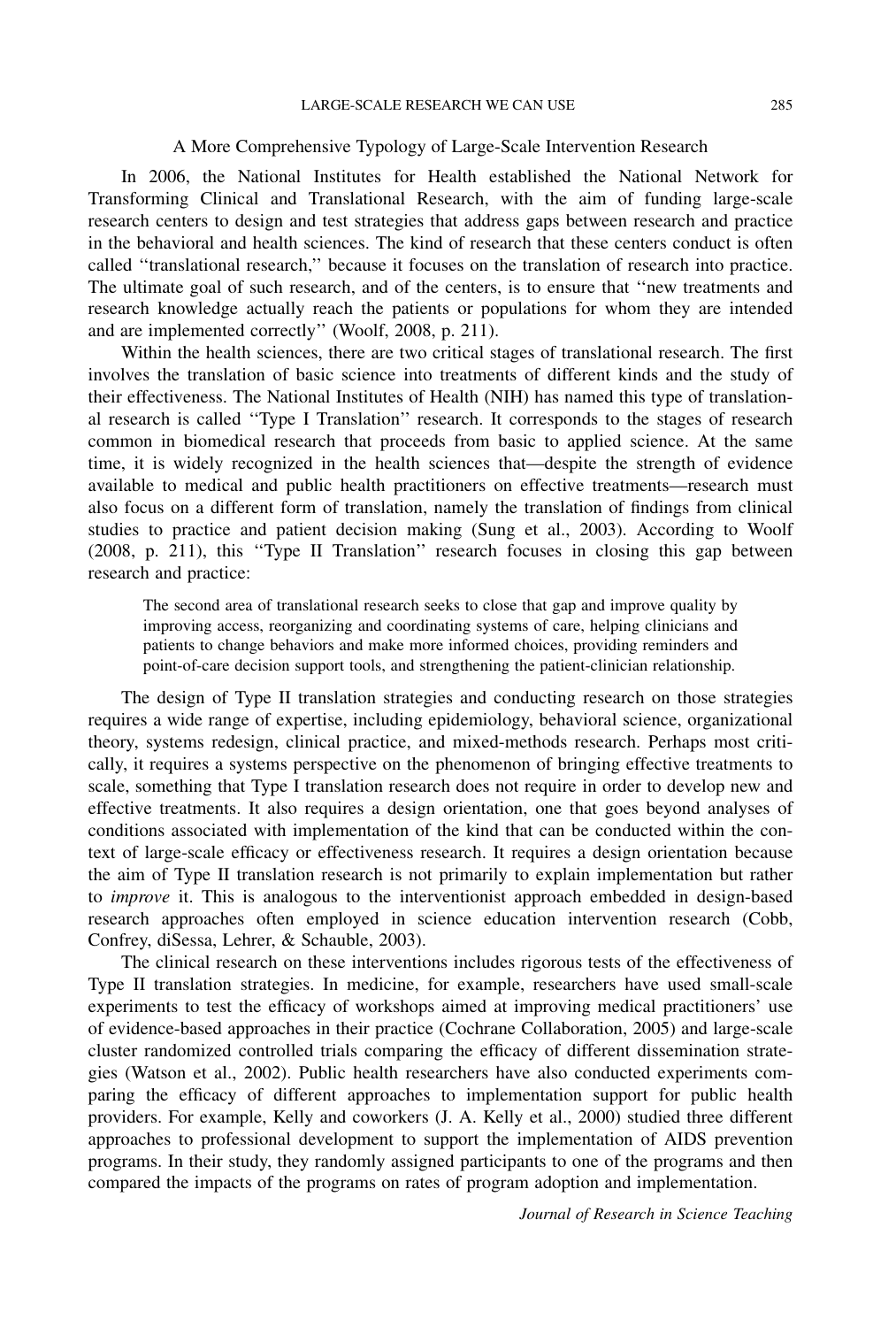### Mapping the Type I and Type II Distinction Onto Educational Research

There are of course important differences between research in the clinical sciences and research in science education. There are, however, ways to map this distinction between Type I and Type II translation research in the clinical sciences onto education that can help reveal gaps in current large-scale intervention research. Table 1 shows one possible mapping.

As in the clinical sciences, the two basic forms or tasks of translation are the same for education. The first task is the translation of basic science into interventions. We emphasize the need for interventions to draw upon basic research on how children learn in specific domains, in part because advances in these areas are a key driver of the need for new interventions. In science education, advances in the field—such as the emergence of new fields like nanoscience—are also important drivers in the need for new interventions; however, researchers can make productive use of existing research about children's thinking and reasoning in developing interventions in these areas (e.g., Hsi, Sabelli, Krajcik, Tinker, & Ellenbogen, 2006).

The kinds of research appropriate for each form of translation research in education are distinct from the clinical sciences. In the earliest stages of research, principles derived from laboratory studies or teaching experiments in the field are re-contextualized into new materials and activities. This design activity often involves close collaboration with practitioners and iterative refinements to design goals and strategies, a methodology that learning scientists refer to as design-based research (Cobb et al., 2003). At an intermediate stage of development, researchers may conduct implementation research studies with small samples of classrooms, as a strategy for informing further changes to designs to improve their potential for impact (Confrey, Castro-Filho, & Wilhelm, 2000). In both kinds of studies, researchers and teachers struggle with how to interpret learning situations and develop preliminary evidence sufficient to warrant further investments in programs and interventions (A. E. Kelly, 2004). In education, furthermore, different stakeholder groups, including researchers, regularly contest

|                                                                | Type 1 Translation                                                                                                       | Type II Translation                                                                                                                                                         |
|----------------------------------------------------------------|--------------------------------------------------------------------------------------------------------------------------|-----------------------------------------------------------------------------------------------------------------------------------------------------------------------------|
| What is being translated?                                      | Translating principles from<br>basic learning research into<br>interventions                                             | Translating interventions developed<br>for one or a few settings into<br>interventions that are scalable to<br>many settings                                                |
| What kind of research is involved?                             | Design-based research<br>Efficacy and effectiveness trials                                                               | Implementation research                                                                                                                                                     |
| What kinds of questions does<br>translational research answer? | What do people learn from this<br>design?                                                                                | What kinds of capacities are.<br>required for organizations to<br>implement this design?                                                                                    |
|                                                                | How do people learn from this<br>design?<br>What do problems in learning<br>or implementation suggest<br>about redesign? | What supports are needed for peo-<br>ple implementing the design to<br>adapt it in ways congruent with<br>the design's core principles?                                     |
| Who is involved?                                               | Learning scientists, classroom<br>teachers, subject matter<br>experts, often also software<br>developers                 | Learning scientists, organizational<br>researchers, teacher leaders,<br>school and district administra-<br>tors, often also publishers and<br>enterprise software engineers |

Table 1

Journal of Research in Science Teaching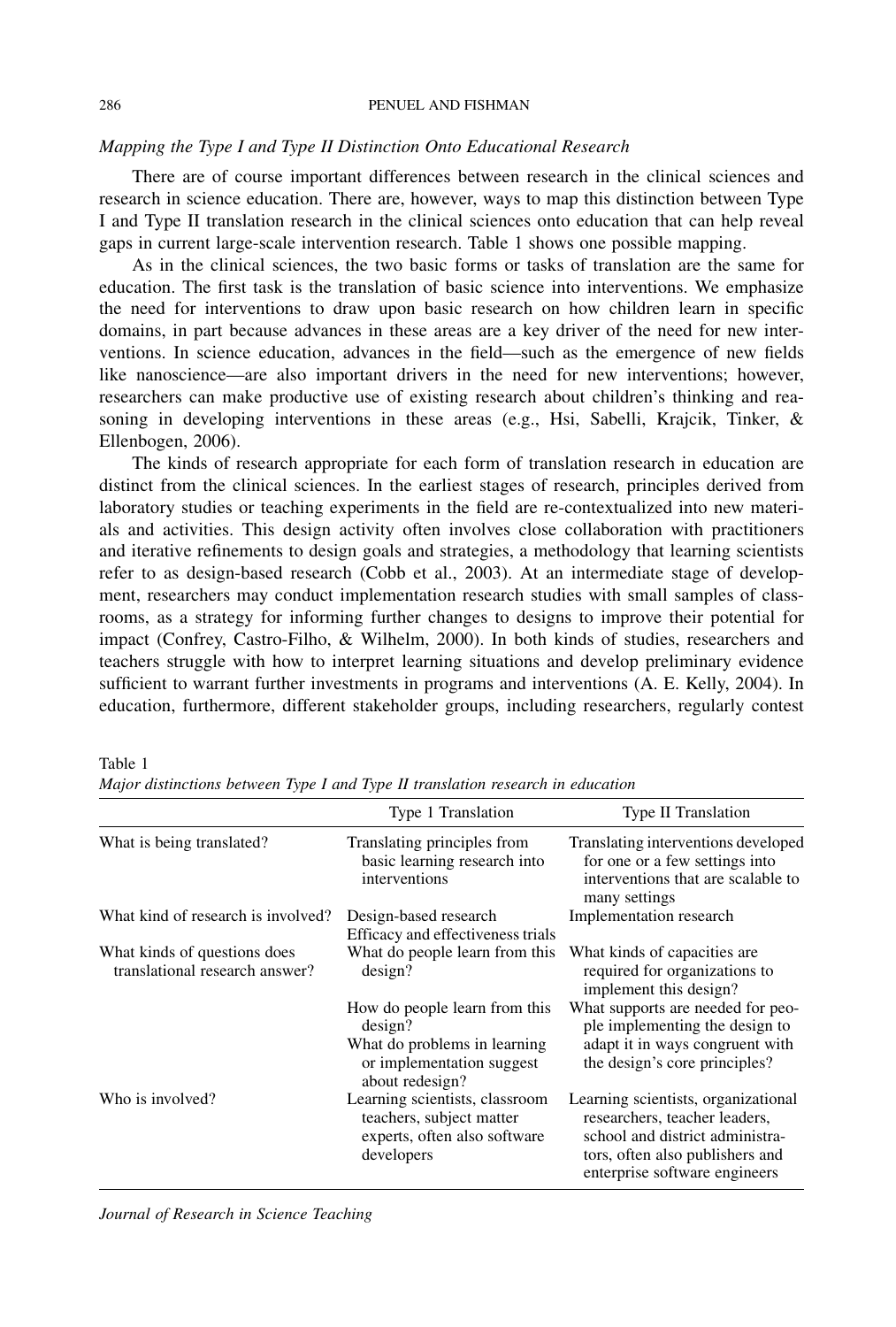not only strategies for improvement but also the very goals for education (K. O'Connor & Penuel, 2010).

It is because of the fact that different stakeholder groups—from district leaders to teachers, parents, and students—can contest the goals, strategies, and conclusions of researchers that we prefer not to use the term ''translational'' to characterize the forms of research we have described so far. The mapping we have done shows ways that health sciences have developed more elaborate ways for characterizing and conducting research on implementation that we think can be applied to science education research. The metaphor of ''translation,'' however, is problematic in education, because it can imply a one-way of translation from educational research to practice. In our work, practitioners can be and are often engaged in shaping not just the use of research but also its production. In some cases, practitioners challenge researchers' suggestions; in others, by enacting suggestions from researchers, practitioners clarify those suggestions in ways researchers could not anticipate. Further, the metaphor of translation obscures too much of the work that must be done to achieve equity in educational systems. As Willinsky (2001) puts it,

[I]mproving the educational situation of such challenging contexts will ultimately be about the allocation of scarce resources-good teachers, well-equipped classrooms, and other educational opportunities-which will always be about more than translating the best research into the best practice. It will entail the hotly contested politics of equity and entitlement, the advocacy of dedicated leaders and interest groups, all of whom could be better informed, presumably, by better access to the relevant research. (p. 10)

At present, it is principally policy researchers and sociologists of education who are likely to focus on issues of equity at scale, conducting analyses of implementation of programs that examine the associations among organizational context, implementation, and outcomes and the capacities required to implement interventions well (McDonald, Keesler, Kauffmann, & Schneider, 2006). Further, educational research that focuses on the design and impact of strategies for improving implementation has largely been limited to the domain of professional development, with little attention to the improvement of organizational processes (Halverson, Feinstein, & Meshoulam, 2011). Such research, if it is to develop as an area within science education, will require the formation of interdisciplinary teams with broad expertise in the learning sciences, organizational studies, leadership, engineering, and educational practice. Further, it will need to employ methods from the learning sciences, specifically that employ an iterative, collaborative process of design and research. Hence, we have called this form of research ''design-based implementation research,'' because it is a form of design-based research that is aimed simultaneously at developing interventions and at improving their implementation.

In contrast to models of large-scale intervention research that postpone the systematic study of implementation until after a program has been demonstrated to be efficacious, we suggest here that investigation of implementation can be incorporated within early-stage DBIR by addressing the question: What do problems in learning or implementation suggest about redesign? Here, we can draw on computer science and engineering. In those fields, implementation research has influenced design through a family of practices that go by various names: contextual design (Beyer & Holtzblatt, 1997), rapid prototyping (Gorden & Bieman, 1995), and rapid ethnography (Millen, 2000). Although the specifics of each practice differ, practitioners of this family of approaches to design all employ social science methods ''up front'' to identify the dilemmas and problems of practice that could inform the design and development of products. As we describe below, there are also examples of similar kinds

Journal of Research in Science Teaching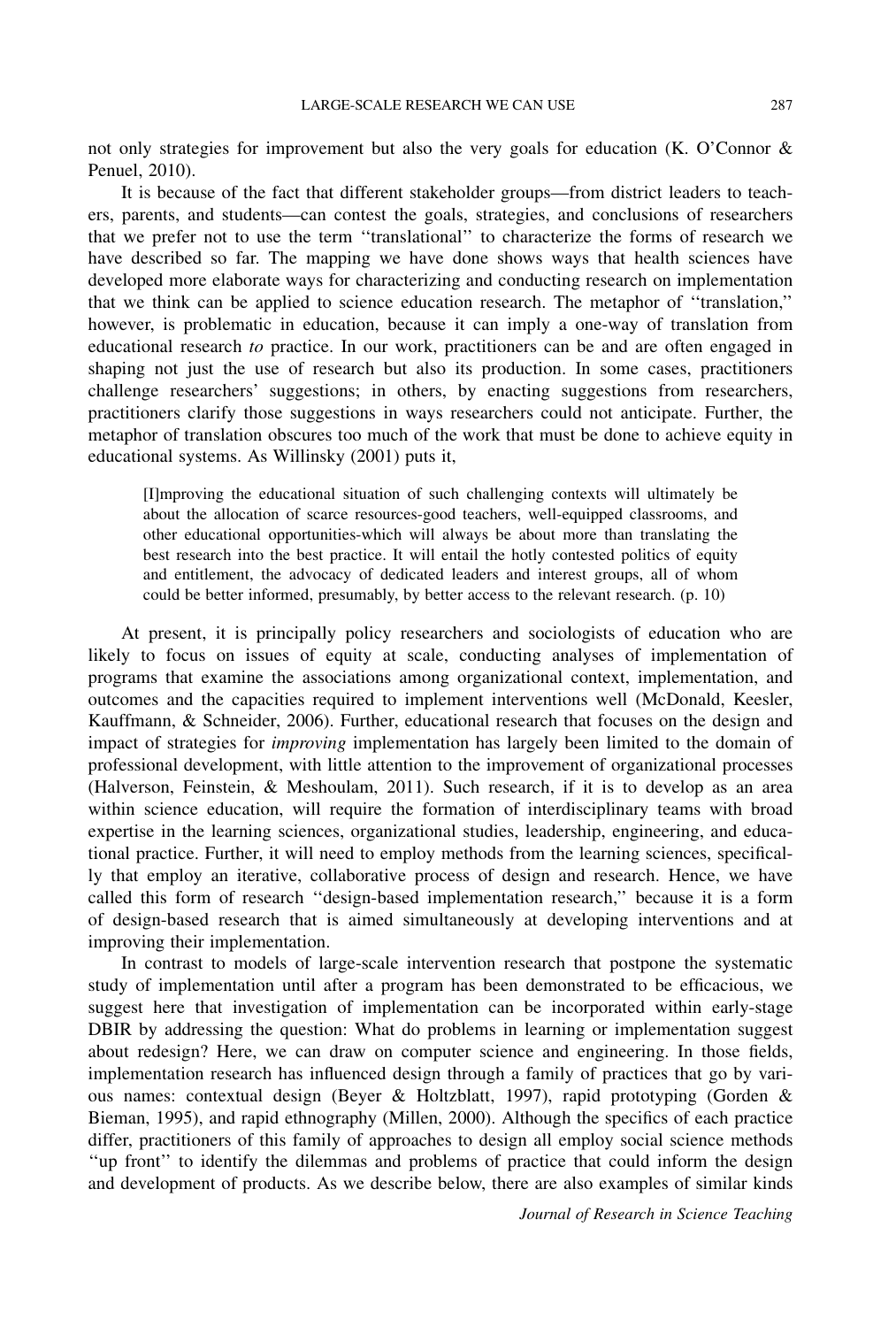of studies within science education and the learning sciences. A key assumption, in focusing on implementation early, is that examples of many of the problems one finds in implementing interventions at scale are predictable (Weinbaum & Supovitz, 2010), consistent across a variety of school contexts, and revealed in early stages of design-based research.

### An Example of DBIR in the Early Stages of Intervention Development

A good example of DBIR as part of research in a systemic context is the work of the Center for Learning Technologies in Urban Schools (LeTUS). LeTUS was a long-term research and development collaboration between university researchers and school teachers and administrators to develop inquiry-oriented science materials, with the end-goal of improving middle grade students' science performance in urban settings (Geier et al., 2008; Marx et al., 2004). Relatively early in the development of LeTUS interventions, a set of linked research studies was conducted to refine Earth science curriculum materials and professional development. Researchers on the project studied the implementation of the unit and then worked collaboratively with curriculum developers and science educators to improve the quality of professional development supports for teachers such that their enactments led to improved student learning. The study focused on a single concept, students' map reading skills necessary to interpret maps of watersheds, and researchers used items from the team's proximal assessments of student learning as the basis for making judgments about where to focus improvements on professional development and about the success of those improvements (Fishman, Marx, Best, & Tal, 2003).

The research unfolded as a sequence of multi-method studies. The researchers collected pre- and post-student learning data from their assessments, observation data, surveys, and interviews with teachers during one enactment of the unit. Next, the team made refinements to the professional development to give teachers practice with the aspects of the curriculum related to map reading skills and to engage them in analyzing student responses to the items and in brainstorming strategies for developing students' map skills. Then, the research team conducted a second study of the enactment, to determine whether or not the revised professional development had produced improvements in the enactment and in student learning. Results for the second enactment were significantly better for students, suggesting the promise of their iterative approach to studying implementation and refining professional development on the basis of the research.

The series of studies in the LeTUS work and the broader research context into which they fit reflect the distinctive goals of DBIR. First, a key goal of the research was to enhance the usability of the curriculum materials. Their efforts to enhance usability were guided by their theory of usability that emphasized the importance of the fit between the local capacity to support a curricular intervention (e.g., by providing needed resources, access to expertise useful for implementation) and the requirements of the curricular intervention itself (Blumenfeld et al., 2000). The scope of the research included both classrooms and professional development settings, seeking to trace links across these two settings that could improve learning outcomes for students. In that respect—and in contrast to much intervention research—the series of studies looked across contexts of adult and student learning and sought to coordinate better the learning opportunities in such a way as to improve outcomes for students.

# An Example of DBIR With Published Curriculum Materials

Examples of DBIR conducted on mature programs and published curricula are more difficult to find in science education. Primary examples of such research are studies that have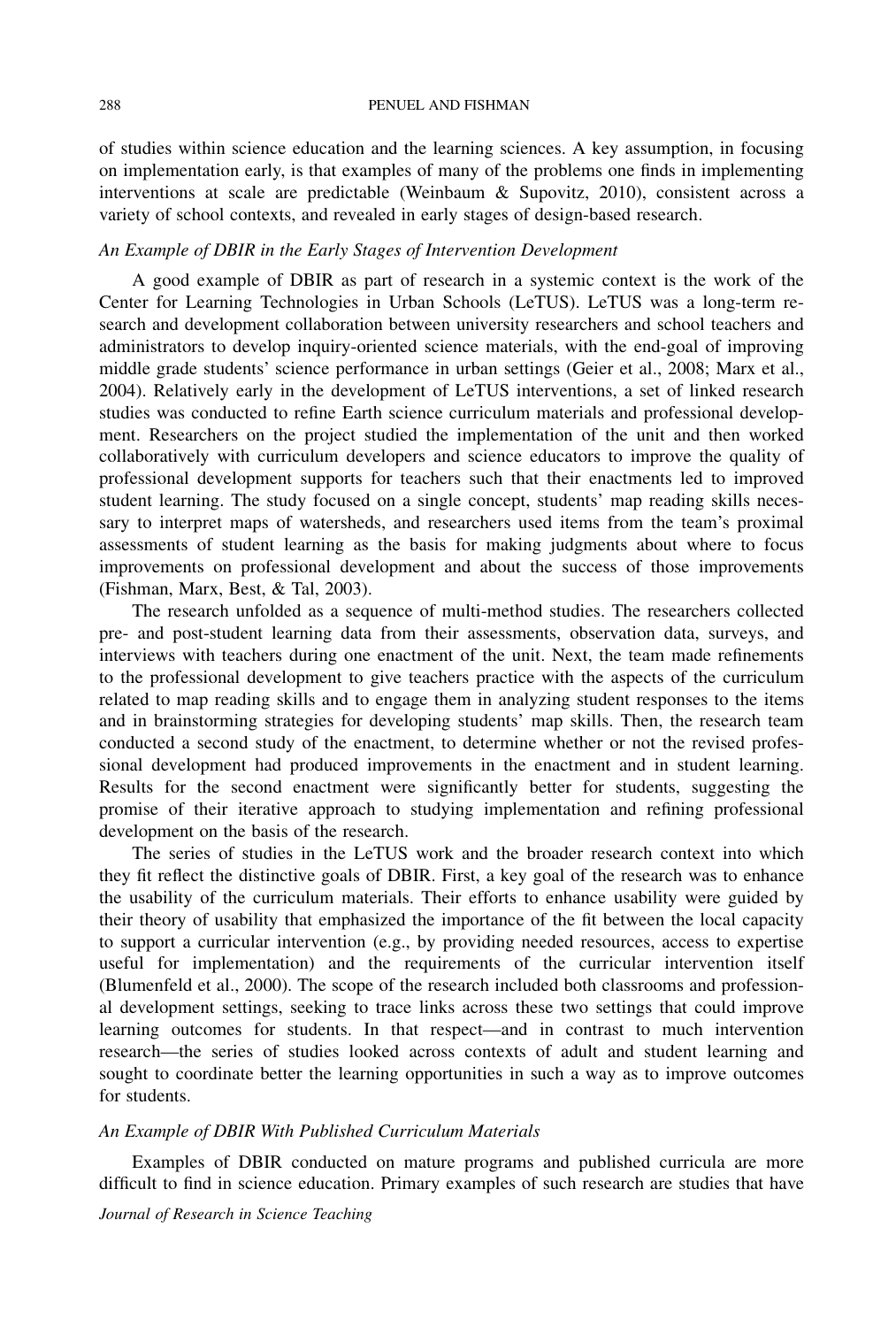focused on teacher professional development (e.g., Desimone, Porter, Garet, Yoon, & Birman, 2002; Roth et al., 2011; Supovitz & Turner, 2000; Supovitz & Zief, 2000) and on teachers' curriculum use (e.g., Drake & Sherin, 2006; Schneider & Krajcik, 2002). What distinguishes these studies from most scale-up research is their focus on the *conditions* under which particular interventions can be effective.

A study completed recently by Penuel and coworkers (Penuel & Gallagher, 2009; Penuel et al., 2011) illustrates how a large-scale experiment can systematically compare different models of teacher support aimed at improving implementation effectiveness. This study focused on conditions under which teachers' adaptations of curriculum might support, rather than hinder, making improvements to both teaching and learning. Instead of viewing adaptation as a problem to be solved, the study put at the heart of its inquiry a central question in policy debates today: Should we prepare teachers to adopt, adapt, or create curriculum materials for students? The study did not set out to resolve this debate but rather to inform it by a study of what happens when we randomly assign teachers to different support conditions that correspond to these alternatives in one subject area in a single school district.

This efficacy trial compared the impacts of three different programs for preparing teachers to teach for deep understanding of Earth science concepts, following the Understanding by Design (Wiggins & McTighe, 1998) model for unit creation. All three programs tested in the study reflected research-based principles for professional development (e.g., were of a significant duration, involved teachers in active learning strategies), but they differed with respect to the role they gave to teachers with respect to the curriculum. In the Adopt program, teachers learned how to adopt high-quality curriculum materials developed by experts in Earth science and curriculum design. In the Design program, teachers learned how to *design* curriculum experiences aligned to local standards using available materials and lessons they developed themselves. In the Principled Adaptation program, teachers learned how to *adapt* expert-developed materials in a principled way to align to local standards. To test the efficacy of the program, teachers who volunteered for the study were randomly assigned to one of the three programs or to a ''business-as-usual'' control group, and changes to teaching and learning were documented using a combination of surveys, observation, analyses of lesson plans, and standards-aligned tests of student learning. Teachers in all four groups came from a district seeking to promote the Understanding by Design model, but the district had not yet made significant investments in professional development to support implementation.

Results of the analyses of teacher survey and observations at the end of the first year of implementation (Penuel et al., 2009) indicated all three programs affected teachers' instructional planning and practice in Earth science relative to controls, though effects differed by program, and the program was not as effective in some areas as in others. After a year, teachers in the Design and Principled Adaptation programs reported significant changes to their unit planning process, a finding that is also consistent with intent of the professional development designs for those conditions. In particular, teachers reported that the programs had affected both the process by which they planned and the content of their units. Consistent with the idea that all adoption involves some adaptation, teachers assigned to the Adopt program also reported making some changes to how they planned units of instruction. Qualitative data from the implementation survey revealed the nature of their changes was different from that of the teachers assigned to the Design and Principled Adaptation programs, in that their changes were largely limited to creating pacing guides to go with the curriculum materials they were expected to adopt. Observational data showed that all three programs produced students who could provide explanations for why their teacher had them engage in particular activities with reference to a big idea in the unit. At the same time, none

Journal of Research in Science Teaching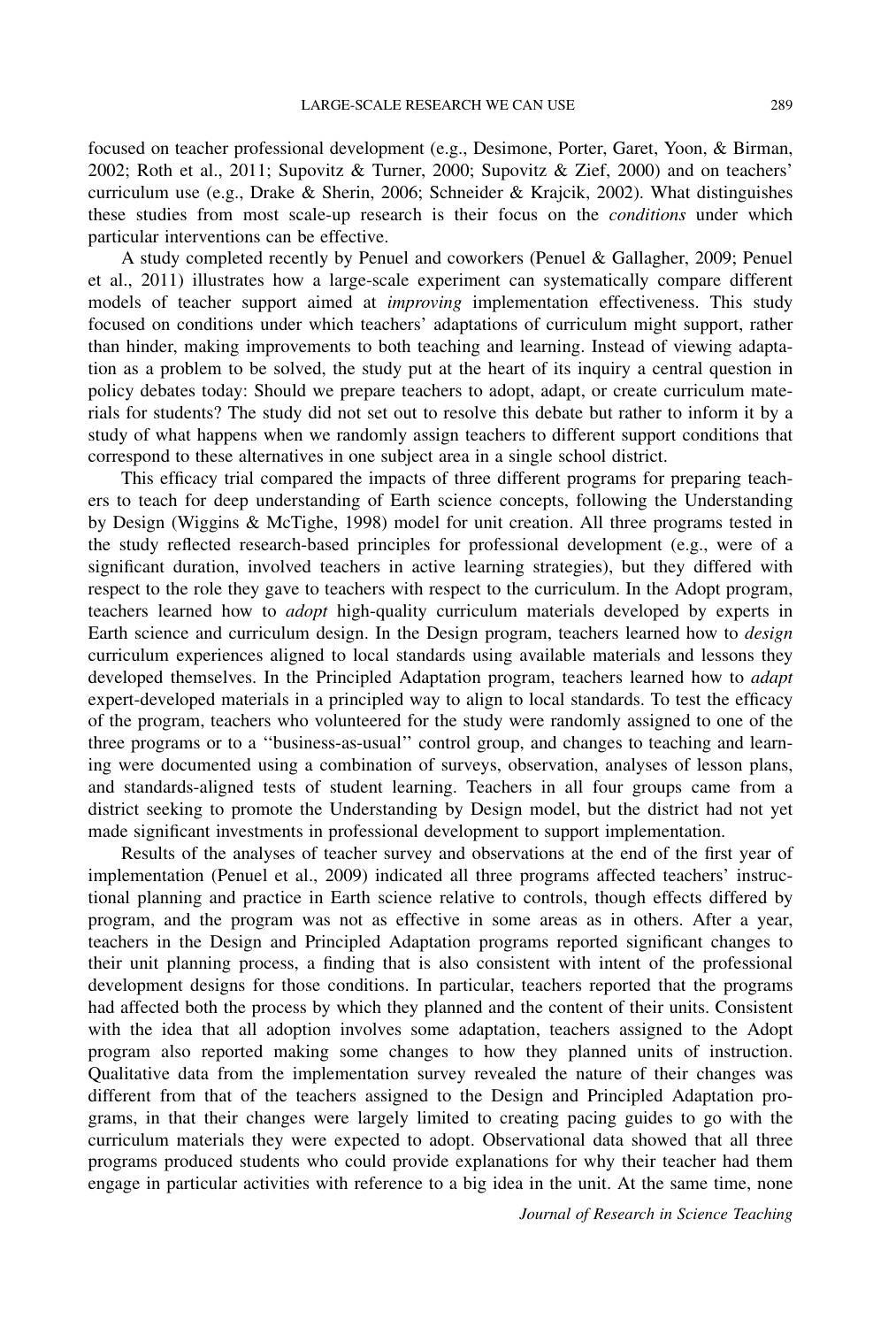of the designs had an impact on the probability that students would be observed engaging in explanation or application. Further, in contrast to the data on instructional planning that would suggest a greater attention to assessments, observers did not find teachers making use of preconceptions in their instruction. Results of the study of the programs' impacts on student learning also showed significant impacts of the two programs that provided explicit models for teaching with the materials and that prepared teachers by engaging them in the activity of design (Penuel et al., 2011).

This study of adaptation illustrates the potential of experimental research to advance scientific understanding of how best to support teacher enactment of curriculum. This study explicitly compares different models of teacher support, and despite the study's reliance on a volunteer population, the employment of a random assignment design helps reduce bias associated with teacher selection (Shadish, Cook, & Campbell, 2002). In contrast to experiments that are focused mainly on the effects of particular programs and curricula on student learning, this study devoted considerably more resources to teacher professional development and its effects on teaching and learning. As such, the study provides some preliminary evidence in answer to the question of how to productively support teacher adaptation.

### A Focus for DBIR for the Next Decade: The Next Generation Science Standards

There are still too few examples of the kind of efforts described above to conduct research focused on improvement of the scalability and sustainability of interventions that aim especially at improving equity in access and learning outcomes. Furthermore, the past few decades have revealed the persistence of inequities, rather than their reduction or transformation, both in education and in society more broadly (Reich, 2011). These inequities persist, despite major investments in standards-based reforms in science education. We can learn from them, in order to anticipate the kinds of challenges that new reforms are likely to face in going to scale and becoming self-sustaining. Similarly, we can learn from them what might be termed a ''critical stance'' toward improvement efforts, namely how we must attend to and change the conditions that inhibit implementation of potentially effective programs for improving science learning, especially within schools and other settings where there are high concentrations of students of color and families living in poverty. At the same time, we are likely to need to invent and test new strategies for change that can be adapted to multiple contexts and that promote educators' adaptivity to student diversity.

The coming implementation of next generation science standards offers a potential laboratory for developing and testing new methods of translational research. The new science education framework (National Research Council, 2011) presents a new vision for science education intended in part to guide development of a next generation of standards. The new vision highlights blending of ''science and engineering practices,'' ''core ideas in science disciplines," and "crosscutting themes" within science (National Research Council, 2011). Though the next generation science education standards that are intended to reflect this vision from the framework are still in development, it is not too early to anticipate and plan for a DBIR agenda related to them. The past fifteen years of policy research should lead us to expect wide variability in standards implementation and provides insights into mechanisms for improving implementation and barriers to achieving equity. In addition, an emerging body of research focused on relating everyday and scientific ways of thinking and reasoning offers a promising approach to the question of ''what scales'' when the primary goal of interventions shifts to focus on promoting productive adaptation of curriculum materials. In the remainder of this article, we illuminate some of the insights from past research on standards and emerging research on relating everyday and scientific ways of knowing and describe how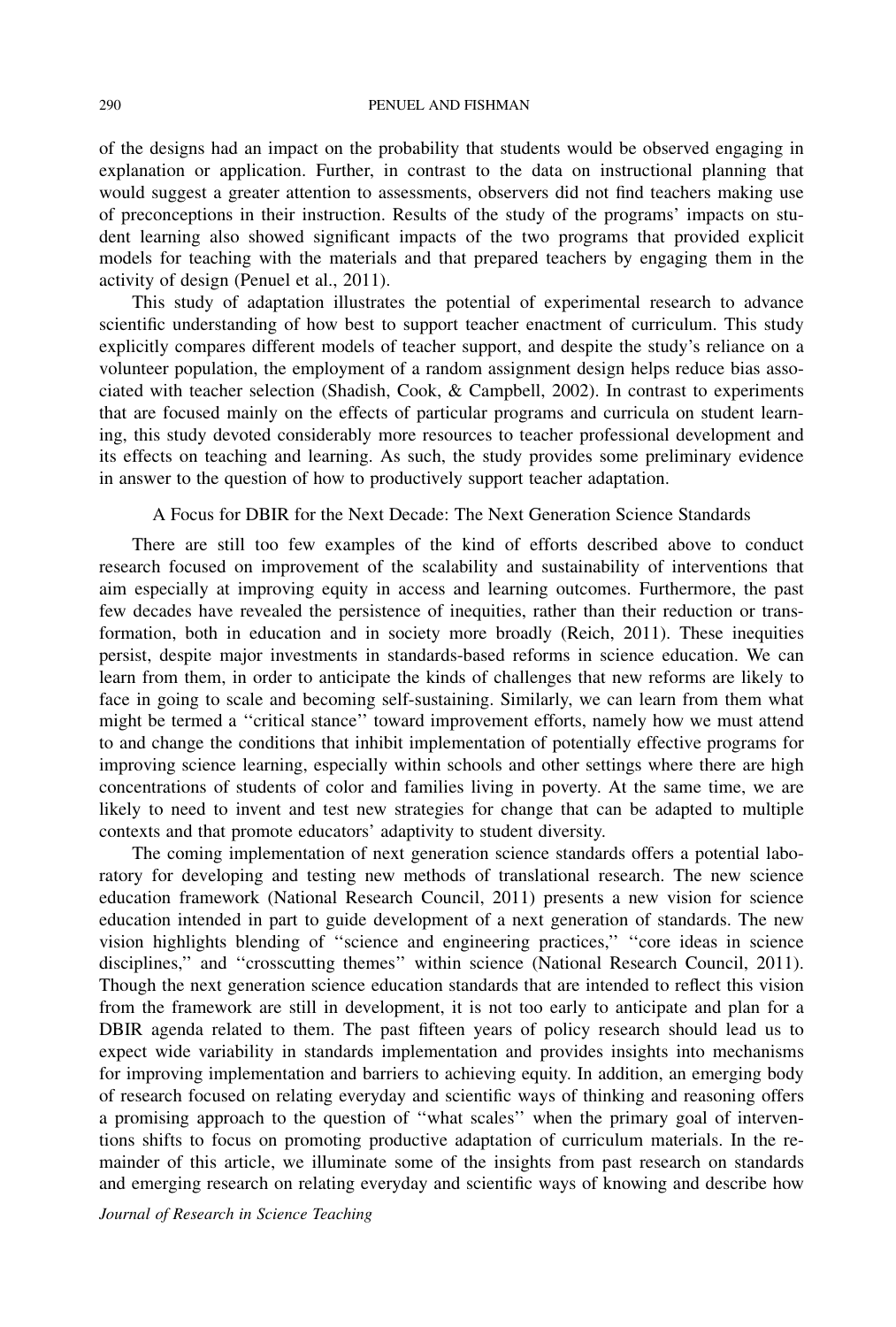both can inform a research and development agenda focused on improving the likelihood that implementing the new science standards will successfully broaden access to high-quality opportunities to learn for all learners.

### Insights From Implementation Research on the First Generation of Science Standards

To address the question of how we can incorporate considerations of implementation and sustainability earlier in program development, we must first draw on lessons from the recent past. During the 1990s, national committees developed two standards documents: the National Science Education Standards (National Research Council, 1996) and the Benchmarks for Science Literacy (American Association for the Advancement of Science, 1993). These documents were intended to inform state and local science education policy, curriculum development, and science teaching. To support these goals, additional committees formed to elaborate on specific aspects of the standards, including science inquiry (National Research Council, 2000) and classroom assessment (National Research Council, 2001). States developed their own standards, modeled after the national committees' standards. These efforts were supported simultaneously by federal agencies' investments in programs of professional development and systemic reform initiatives aimed at helping educators across different levels of systems (both districts and states) bring curriculum, teaching, and assessment into alignment with new standards.

These coordinated efforts to support standards implementation fell short of achieving broad scale improvements to science education. Educational leaders' interpretations of standards for inquiry varied widely, in ways that were consequential for how standards were implemented in different settings (Spillane & Callahan, 2002). The most widely available curriculum materials reflected few of the ideals of the standards, both with respect to providing students opportunities to learn from direct encounters with phenomena (Kesidou  $\&$ Roseman, 2002) and with respect to assessment (Stern & Ahlgren, 2002). In some instances, the new standards conflicted with dominant forms of teaching, reducing opportunities to learn, especially for young people in low-income, urban settings (Songer, Lee, & Kam, 2002). As a consequence, students from urban neighborhoods, from nondominant cultural communities, and from low-income families became less likely to experience curricula that provide them with direct encounters with phenomena and opportunities to make sense of them (Smith et al., 2007).

Even so, research in the past decade has identified a number of promising strategies for promoting effective implementation of standards. For example, educational leaders who activate material, human, and social resources for improving science learning can be successful in achieving steady improvements to science teaching and learning (Spillane, Diamond, Walker, Halverson, & Jita, 2001). Curriculum materials organized around learning goals can provide significant supports for teachers' learning about standards and enacting practices that promote students learning science (Krajcik, McNeill, & Reiser, 2008). Teachers who receive significant, sustained, and content-focused professional development may be more likely to adopt teaching practices consistent with the standards (Garet, Porter, Desimone, Birman, & Yoon, 2001; Smith et al., 2007) and make effective use of curriculum materials (Penuel et al., 2011). These different strategies—activating technical and social capital through leadership, developing aligned curriculum materials, and providing coherent, sustained, content-focused professional development—are all likely to be key to implementing the next generation of science standards as well.

Since the first generation of standards was introduced, more science education researchers have turned their attention to the challenge of broadening participation in science. A key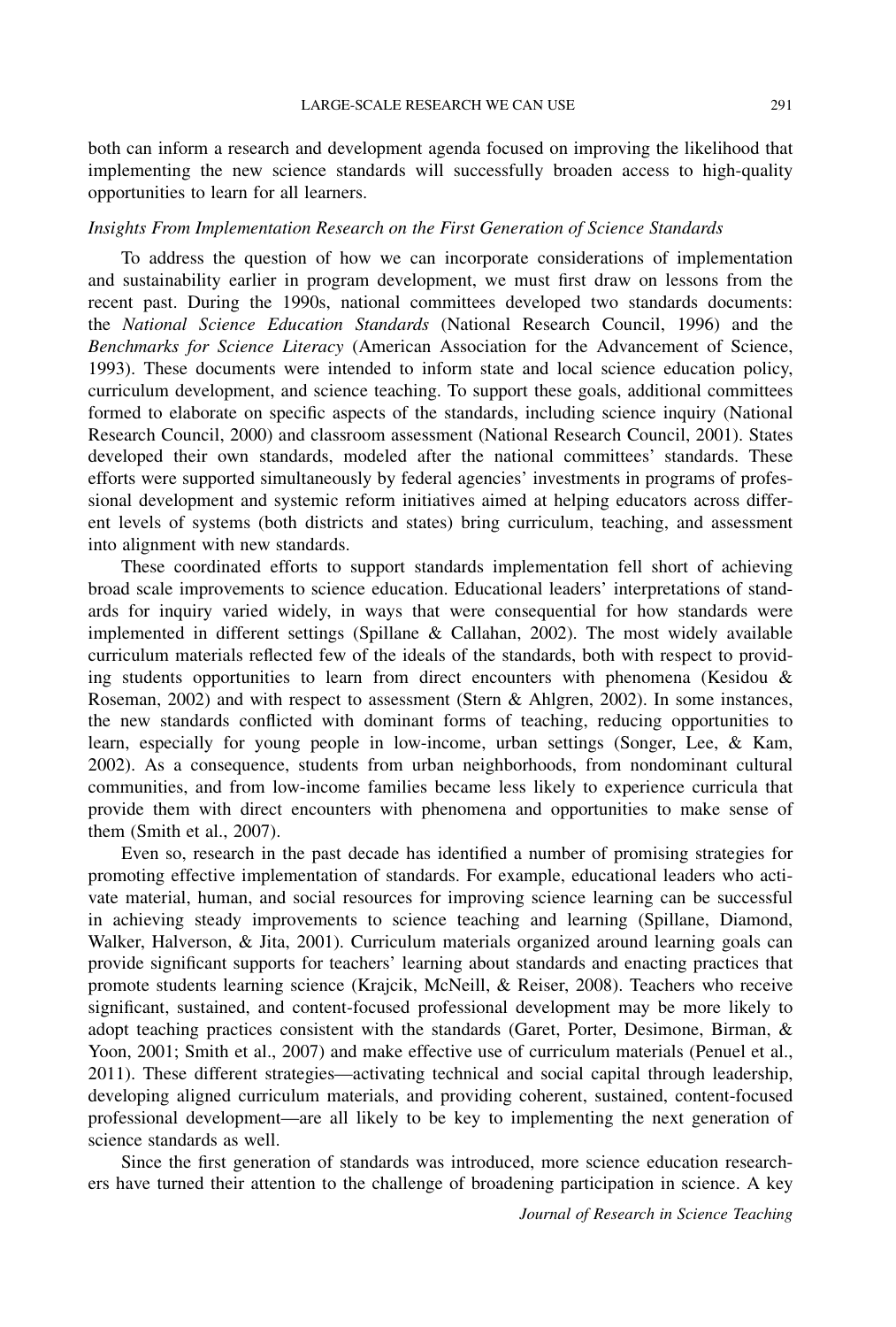#### 292 PENUEL AND FISHMAN

goal of this research has been to develop an understanding of how to expand opportunities for students from nondominant groups, including girls and youth of color, to learn science. A consistent finding, moreover, is that apprenticeship to scientific practices is neither a simple nor straightforward matter for many students; rather, it is necessary to consider how learners understand themselves (i.e., their identity) as an essential aspect of science learning (Carlone et al., 2011; Hazari, Sonnert, Sadler, & Shanahan, 2010; National Research Council, 2009). Below, we review key findings from this research and suggest ways that it can inform DBIR for the next generation of science standards.

### Insights From Research on Relating Everyday and Scientific Thinking

Strengthening students' competency with scientific practices related to specific science content is a key goal of the framework for the next generation of science standards in the United States (National Research Council, 2011). Accomplishing this goal is likely to be challenging, because participation in the social practices of science requires the mastery of specialized forms of discourse that often differ from everyday ways of speaking about familiar phenomena in the natural and social world (Gee, 2004; Lemke, 1990). Not only do scientists use specialized vocabulary and lexical forms (Halliday & Martin, 1993; Martin, 1989), they also use evidence from models and direct investigations to construct explanations that are intended to convince peers of both their point of view and conclusions (Latour, 1987). In most science classrooms, students have few opportunities to engage in these practices: far more frequent are discursive practices that require students to provide short answers in written or oral form to questions posed ahead of time by the teacher (National Research Council, 2007). Tests question students' recall of scientific facts, rather than providing them with opportunities to construct explanations in ways that approximate scientific practices (Lemke, 1990).

Meeting the challenge presented by the new framework for science standards will thus require most teachers to introduce new discursive practices into their classrooms. One line of inquiry into how to facilitate students' productive participation in scientific practices focuses on talk moves as tools for teachers. Talk or conversational moves are discursive practices teachers can use to elicit student thinking, promote scientific reasoning, encourage students to explain their thinking so others can understand, and build knowledge within classroom communities (M. C. O'Connor & Michaels, 2011). Some talk moves, such as revoicing, position students differently vis-à-vis one another and scientific knowledge in ways that support these goals (M. C. O'Connor & Michaels, 1993). Emphasizing talk moves as tools for facilitating student participation in scientific practices highlights their function or purpose within classroom teaching and elevates their importance as a potential resource for improving teaching quality (Windschitl, Thompson, & Braaten, 2008).

For some students, learning to participate in these new forms of discourse will not be easy. The forms of talk characteristic of both school and school science are unfamiliar, and diverge from those that characterize the forms characteristic in their families and communities (Ballenger, 2009; Rosebery, McIntyre, & Gonzales, 2001). A related line of research on talk moves focuses on this challenge, emphasizing moves that help students relate familiar, everyday ways of speaking and reasoning to more unfamiliar and scientific ways of speaking and reasoning. Researchers in TERC's Chèche Konnen Center have engaged students from nondominant cultural communities in a form of ''science talk'' they named ''Sherlock,'' in which students are encouraged to develop arguments as a group from classroom and personal experience (Rosebery et al., 2010). Some of the forms of talk also relate specifically to forms of talk and reasoning familiar to the many Haitian immigrant students whom Center researchers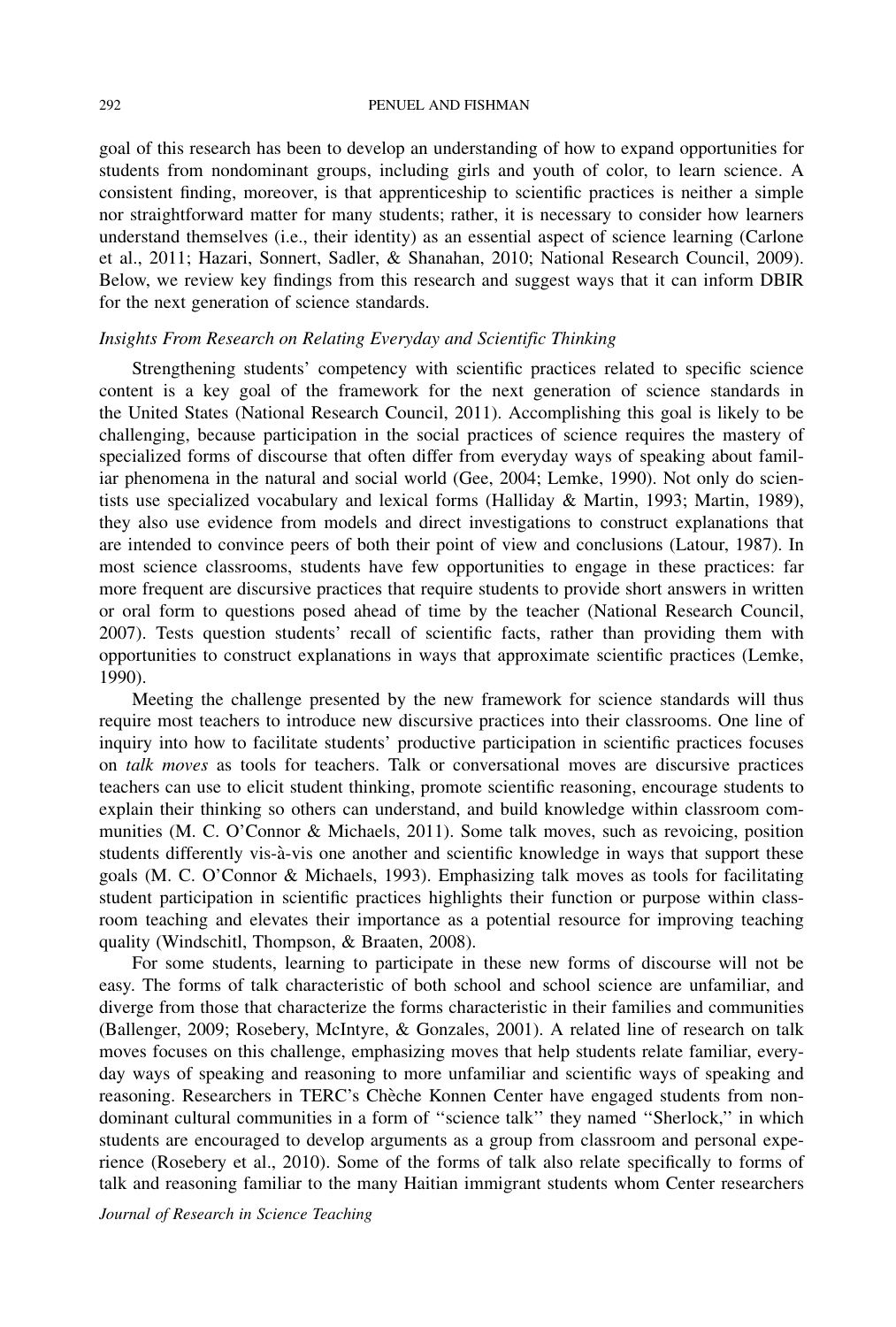and teachers teach (Hudicourt-Barnes, 2003). In this center's projects and other studies, the practice of helping students think with others through participation in classroom discourse has had positive effects on student learning, particularly among students from nondominant groups (Ballenger, 2009; Gallas, 1995; Rosebery, 2005; Rosebery & Warren, 2008; Tzou, Bricker, & Bell, 2007).

Adapting these tools effectively does require both skill and the adoption of a particular perspective on students' thinking. Talk moves' success depend on their being responsive to both affective and cognitive dimensions of student learning (Aguiar, Mortimer, & Scott, 2010; Herrenkohl & Mertl, 2010). Likewise, it requires teachers to take the heterogeneity of forms of speaking and thinking that students bring to the classroom in a way that does not imply that difference constitutes a deficit in students' thinking (Bang, Medin, & Atran, 2007; Gutiérrez & Orellana, 2006; Rosebery & Warren, 2008). A central goal of instruction becomes to help students navigate among different epistemologies, rather than adopt one over another in a way that may lead to devaluing of particular cultural practices (Bang & Medin, 2010) or identities (Carlone et al., 2011).

Preparing teachers to use these moves is not a simple or easy matter (Michaels  $\&$ O'Connor, 2011), and students themselves may meet their teachers' efforts with resistance (Carlone, 2004). Significant professional development and practice are both required to develop skill in using the moves and in addressing student concerns about their positioning within new classroom participation structures. Teachers may need to develop new cultural competencies and an understanding of the meanings of everyday practices linked to particular communities (Ares, 2010). Even so, the effort to develop clear guidance for teachers with respect to the purposes and forms of talk moves and as the growing evidence base about their effects suggest that talk moves represent one promising response to the question of ''What scales?'' when a major goal of improvement becomes to promote teachers' adaptivity in teaching, especially to the contributions of students from nondominant communities.

### Four Possible Areas of DBIR With respect to the New Science Standards

The field of science education faces significant challenges in the coming decade. Budget crises at the state and federal levels mean that we face the likelihood of threats to infrastructures in education that are essential to improvement, from professional development to curriculum research and development. We are likely to be asked to ''do more with less,'' despite the significant time and resources that are required to bring about systemic change. At this very time, the field is seeking to implement new standards in science to guide the development of a more coherent system of curriculum, assessments, and professional development (National Research Council, 2010).

As with all new policies, the implementation of the standards will present significant learning challenges to teachers, schools, and districts (cf., Cohen & Hill, 2001). Teachers will need to reorganize instruction to emphasize fewer ideas and develop strategies for integrating content, science and engineering practices, and crosscutting themes. Schools and districts will need to coordinate instructional programs and materials across grade levels, to reflect the ways that standards will attempt to build progressively sophisticated understandings of content, practices, and cross-cutting themes. Teachers will need to develop a new language and strategies for teaching focused on supporting students' engagement with ''practices to learn content'' rather than with ''inquiry.''

To address these challenges, we propose four areas in which DBIR might focus on identifying strategies for supporting broad and deep implementation of the new standards. The first two areas help us to address the broad question we introduced at the beginning of this article,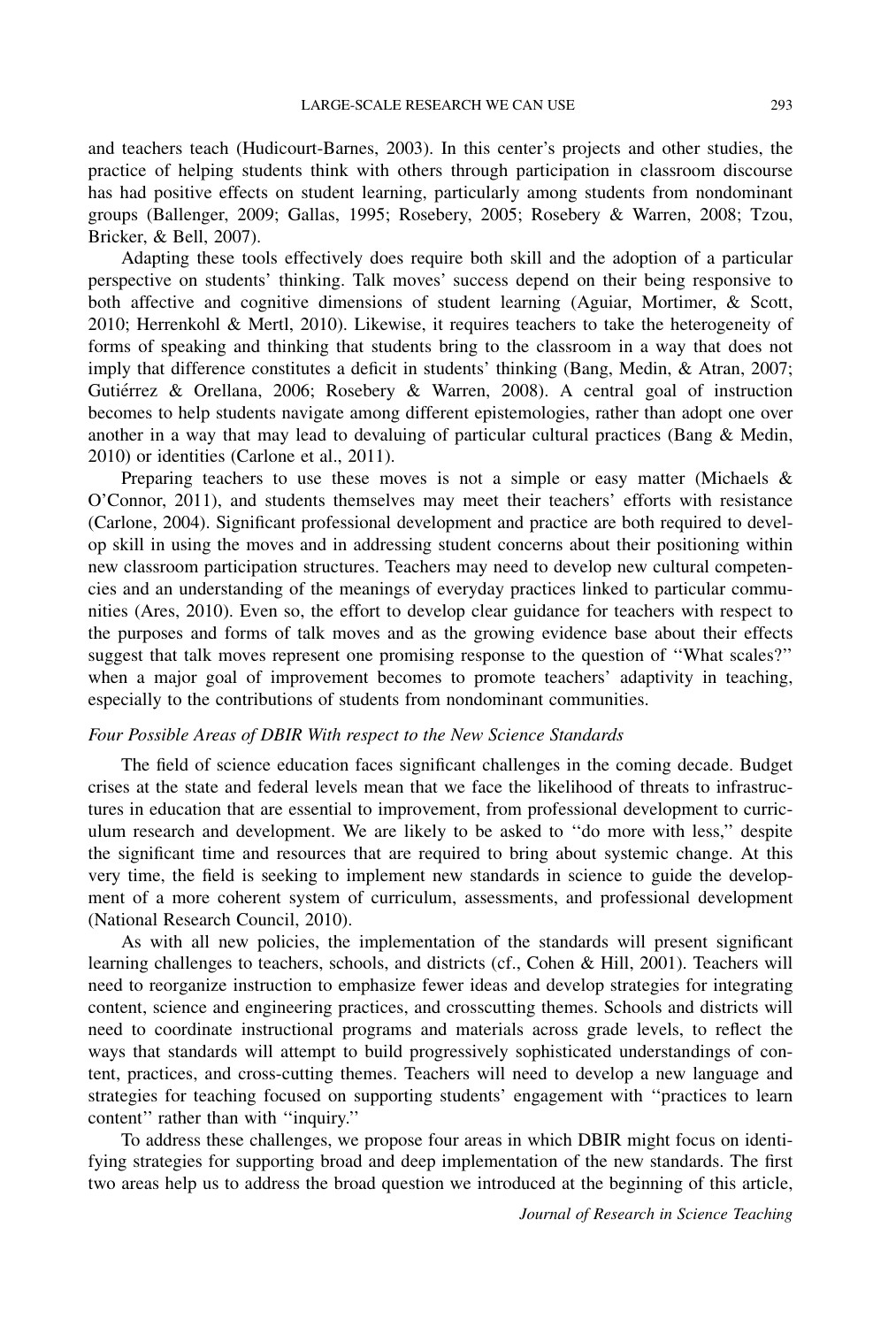#### 294 PENUEL AND FISHMAN

''How do we change conditions that inhibit implementation of potentially effective programs for improving science learning?'' They pertain to research that could be conducted on organizational strategies for crafting coherent science programs and strategies for supporting diverse learners' trajectories towards meaningful STEM participation. The final two areas help us address the broad professional development that prepares teachers to adapt high-quality science curriculum materials, instructional strategies to promote content learning through productive engagement in STEM practices. We argue that these four arcs of research are an ideal fit for DBIR, in which the primary research questions are not just about ''what works,'' but also about ''what works when, for whom, and under what conditions.'' In making this argument, we refer the reader back to Table 1. Each of these four areas take challenges that are faced by many schools, districts, and states, and attempts to address those challenges through explicit partnership or connection with programs of research that have tried to understand these problems in one or a few settings. In order to address these problems, it is necessary to identify needed organizational capacities and develop an understanding of how to develop these capacities. Finally, to address each of these areas will require broad coalitions and partnerships that engage science educators, learning scientists, teacher leaders, school administrators, policy makers, and others.

Organizational Strategies for Crafting Coherent Science Programs. In the face of constantly shifting policy and program demands, effective school and district leaders must ''craft coherence'' in their instructional programs by selectively appropriating and modifying resources to achieve local goals for improvement (Honig & Hatch, 2004). Research and development on strategies that schools and districts can pursue that will improve the coherence of their science programs is needed.

One such strategy for which there is ongoing research is the cultivation of professional learning communities in science (Gerard, Bowyer, & Marx, 2008; Knapp & Plecki, 2001). There is much to draw on from other disciplines about the conditions for promoting effective professional learning communities. In the area of writing, for example, researchers have pointed to the value of networks of teachers that span school boundaries for promoting reflection on practice (Lieberman, 2000; Lieberman & Wood, 2002). Within schools, research in mathematics education has focused on the need for well-designed protocols as anchors for fostering deep, critical conversations about student work (Horn, 2010; Horn & Little, 2010). Still other professional communities have been organized at the district level around the improvement of formative assessment practices (McMunn, McColskey, & Butler, 2004). In science education, we have focused relatively little research on how these organizational strategies can support standards implementation or how such strategies can best be coordinated with professional development and leadership activities.

More recently, there has been strong policy interest in the creation of schools that are focused on or have a Science, Technology, Engineering, and Mathematics (STEM) theme (PCAST, 2010). The concept is already being implemented at scale in a number of states, districts, and charter networks, and new schools that seek to develop STEM interest, engagement, and achievement among students who are traditionally underrepresented in STEM fields (Means, Confrey, House, & Bhanot, 2008). At the same time, to date there has been limited systematic empirical research on the impacts of these schools on student learning or on the kinds of course offerings and organizational processes of inclusive STEM school models that produce positive outcomes.

Of course not all science reforms presume that schools will undertake school-wide efforts to improve teaching and learning. In these contexts, the coherence of the instructional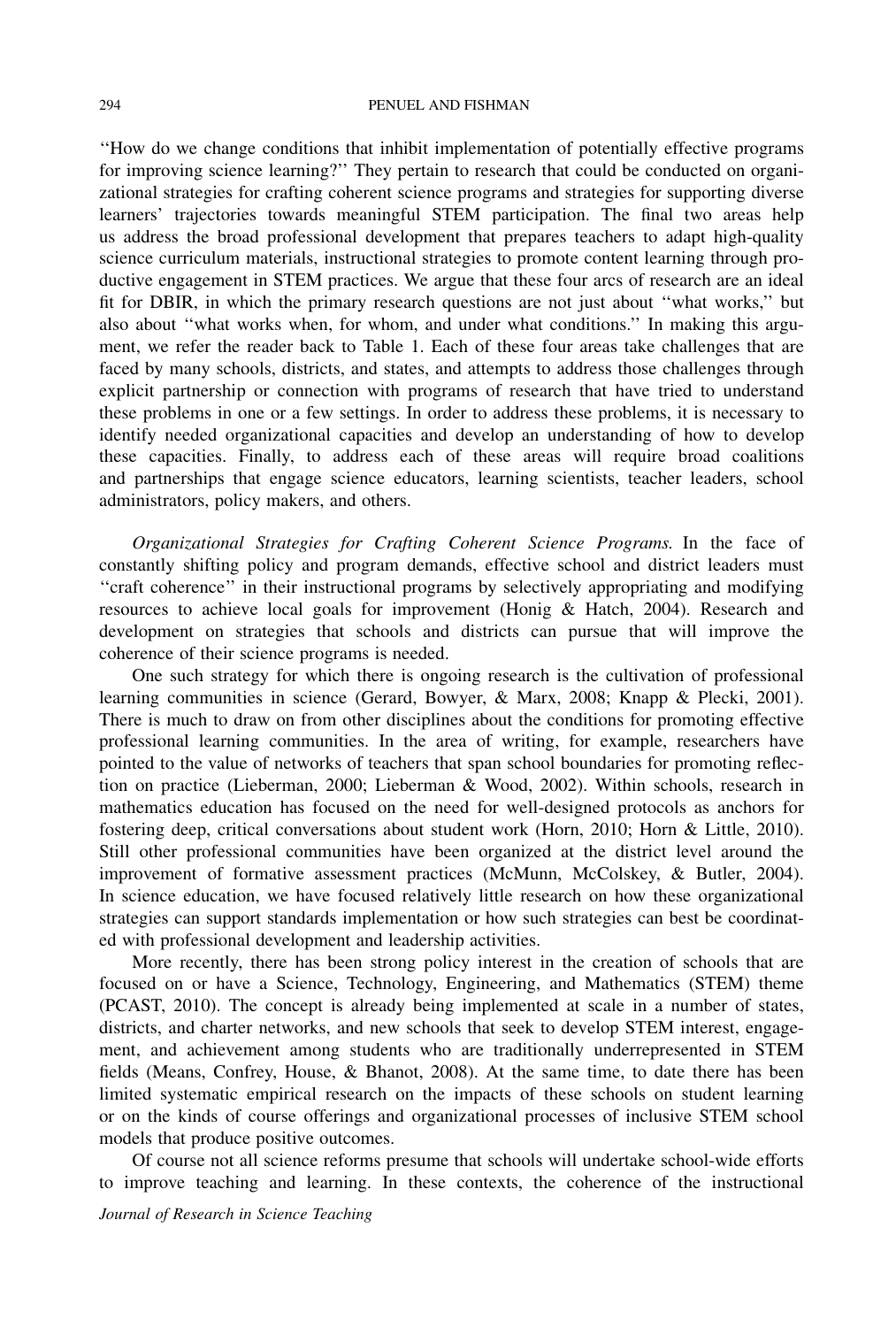program is no less likely to shape the course and success of reforms. Additional tools for helping leaders in these schools analyze the coherence of current materials and programs will be needed (e.g., Bessell, Burke, Plaza, Lee, & Schumm, 2010; Newmann, Smith, Allensworth, & Bryk, 2001), as will be policy documents targeting actors at different levels of the system that help them make sense of the new standards (see, e.g., Tabak, 2006).

Strategies for Supporting Diverse Learners' Trajectories Toward Meaningful STEM Participation. The next-generation science standards reference the idea of organizing coherent sequences of instruction around learning progressions, which are cognitive models for how students might grow in understanding and skill across their school careers (Corcoran, Mosher, & Rogat, 2009). Fostering both interest and excitement is of critical importance in developing future scientists and engineers (Tai, Liu, Maltese,  $\&$  Fan, 2006; Tai  $\&$  Maltese, 2010). In addition, professionalization requires young people to navigate numerous dilemmas associated with becoming a scientist or engineer and to gain access—often through sponsorship by mentors—to participation in disciplinary practices (Stevens, O'Connor, Garrison, Jocuns, & Amos, 2008). Cultural brokering—the activity of helping young people bridge values and cultural norms of nondominant communities to those of a scientific discipline may be particularly critical at different points of childhood, adolescence, and young adulthood (Cooper, Denner, & Lopez, 1999). So, too, may be the creation of hybrid cultural spaces, where participants can explore, confront, and transform dilemmas they face in constructing discipline-based identities (Gutiérrez, Baquedano-Lopez, & Tejada, 2000).

We need research that can help us understand the conditions under which students from culturally and linguistically diverse backgrounds gain access to and have opportunities to contribute to disciplinary practices. Some of this research can take place within efficacy and effectiveness research, or as part of observational studies that seek to model the extent to which students from different backgrounds or different schools are exposed to reform-based instructional practices (Maerten-Rivera, Penfield, Myers, Lee, & Buxton, 2009). In addition, so-called "social design experiments" (Gutiérrez & Vossoughi, 2010), in which the aim of research is to help young people from nondominant communities engage in collective activity to promote their learning and development, may be particularly important for realizing the promise of learning progressions. In social design experiments, the aim is not simply to expand access to existing trajectories of opportunity for young people: it is to create entirely new trajectories of participation, new ways to be productive, engaged, and successful citizens (K. O'Connor & Allen, 2010). Such experiments can help develop tentative answers about what is needed for interventions to work at scale with diverse student groups (Lee & Luykx, 2005).

Professional Development That Prepares Teachers to Adapt High-Quality Materials. Developing students' proficiency in science depends on teachers' skill in sequencing instructional experiences that build understanding over time (National Research Council, 2007). Curriculum materials are important resources for teachers, both in developing their skill in design and in providing models of standards-aligned activities (Krajcik et al., 2008). Though researchers in the past decade have focused principally on maximizing fidelity of teachers' implementation of curriculum materials, research indicates that teachers can benefit from professional development that prepares them to make principled adaptation of curriculum materials (Penuel & Gallagher, 2009). Additional research and development on decision support tools that help teachers adapt materials in ways that align to standards and support learning goals could be a significant aid for new science education standards implementation.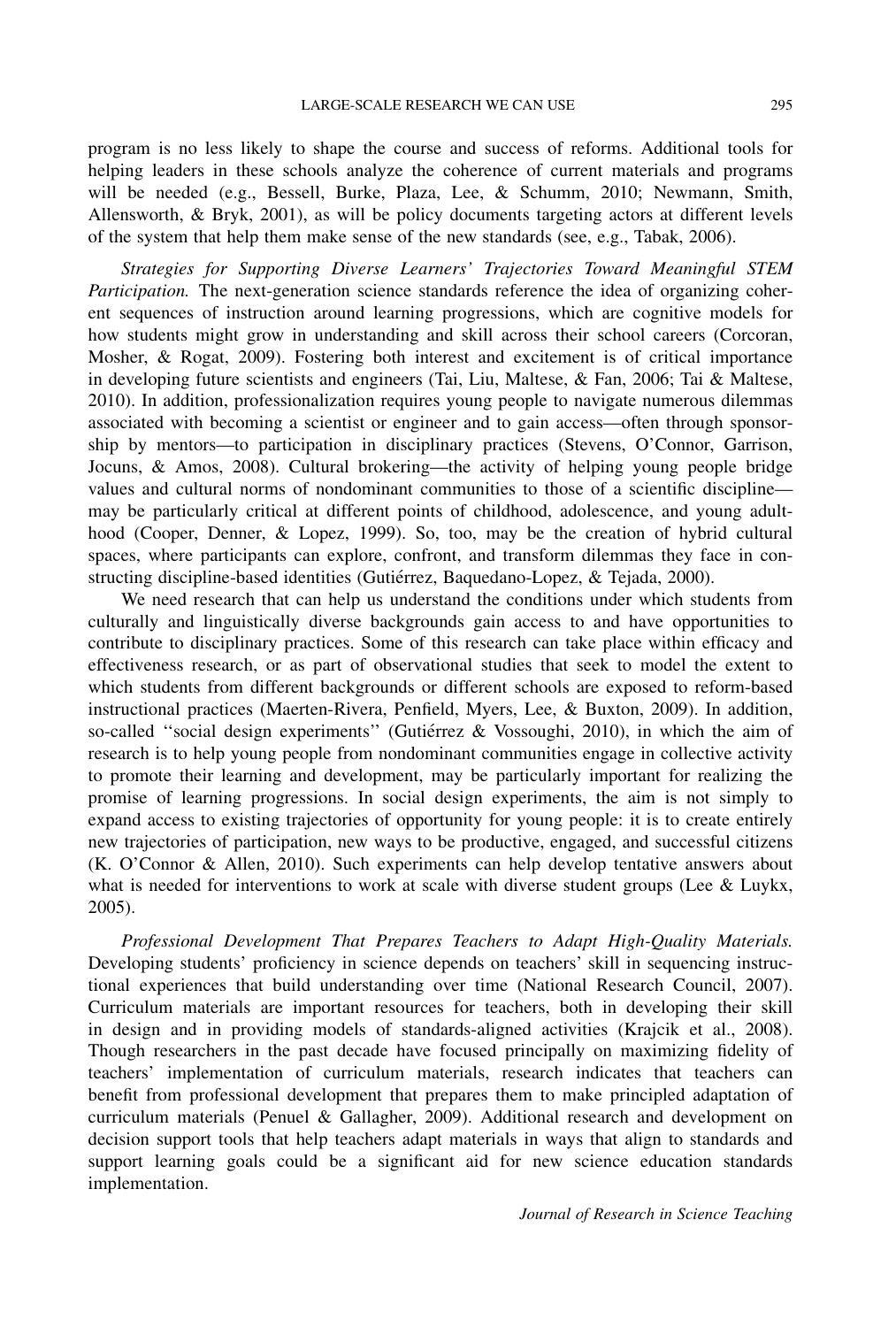#### 296 PENUEL AND FISHMAN

With limited budgets for new textbooks, districts may turn increasingly to online curricula. In this context, digital tools that help teachers to customize curricula may be important to develop. Some of these tools can provide feedback to teachers on the impact of their decisions to exclude or adapt materials, in terms of students' opportunity to learn a network of related concepts in science (H.-T. Lin & Fishman, 2004). Research is also needed on tools that allow teachers to adapt and then share high-quality materials with coworkers, a strategy that has shown some recent promise (Maull, Saldivar, & Sumner, 2011).

Instructional Strategies to Promote Content Learning From Productive Engagement in Science and Engineering Practices. Many teachers have little direct experience with the kinds of science and engineering practices promoted in the new standards, and they will need opportunities to learn about them. Of particular importance is preparing teachers to give students access to the discursive practices of science (Windschitl et al., 2008). Academic language is critical to success, and bridging everyday language to scientific practices for all students will require a sensitivity to the ways of thinking, speaking, and valuing characteristic of students' families and communities, as research on relating everyday and scientific ways of thinking and reasoning reviewed above shows (Warren et al., 2001).

Our view is that DBIR that investigates supports for teachers to develop a repertoire of tools for engaging in science and engineering practices is needed. Some of this research can focus on tools that will be useful to a broad range of students and teachers. These include research on preparing teachers to use ''talk moves'' in science to promote productive disciplinary engagement in practices such as argumentation (Chin & Osborne, 2010; M. C. O'Connor & Michaels, 2011; Penuel & DeBarger, 2011; Thompson, Windschitl, & Braaten, 2010). Other DBIR research will need to focus specifically on strategies that help teachers elicit and make productive use of forms of talk that their particular students employ at home and in their communities. The challenge of this research will be to produce strategies that can be used across different classroom contexts and in ways that do not presume that belonging to a particular community or cultural group means that all individuals adopt particular (stereotyped) ways of thinking and reasoning in relation to a particular science topic. Cultural communities are characterized by varied and changing repertoires of practices, and individuals within them appropriate different forms and ways of participation, depending on circumstances and their own experiences (Gutiérrez & Rogoff, 2003).

### What's Needed to Develop DBIR in Science Education

In this article, we have argued for the need to expand what we consider to be a dominant model for large-scale intervention research in science education to include a sharper focus on implementation, both as a support for improving the scalability of designs and as an object of design. The proposed areas of DBIR outlined above should be seen as complementary to, and developing alongside, design, efficacy, and effectiveness studies that are sure to continue and are needed to create and yield evidence about the potential of programs and curricula that will be developed in the coming years to reflect the new standards. In other words, both early-stage DBIR of the kind currently supported both within the U.S. Department of Education and the National Science Foundation and this new kind of later-stage DBIR are needed to advance both research and practice in science education. Our intent is not to argue for one over the other.

As a field, we stand to learn much from implementation research that may be conducted in the coming decade that focuses on adoption of the next-generation science education standards. However, sustaining improvements to particular systems and gains made by teachers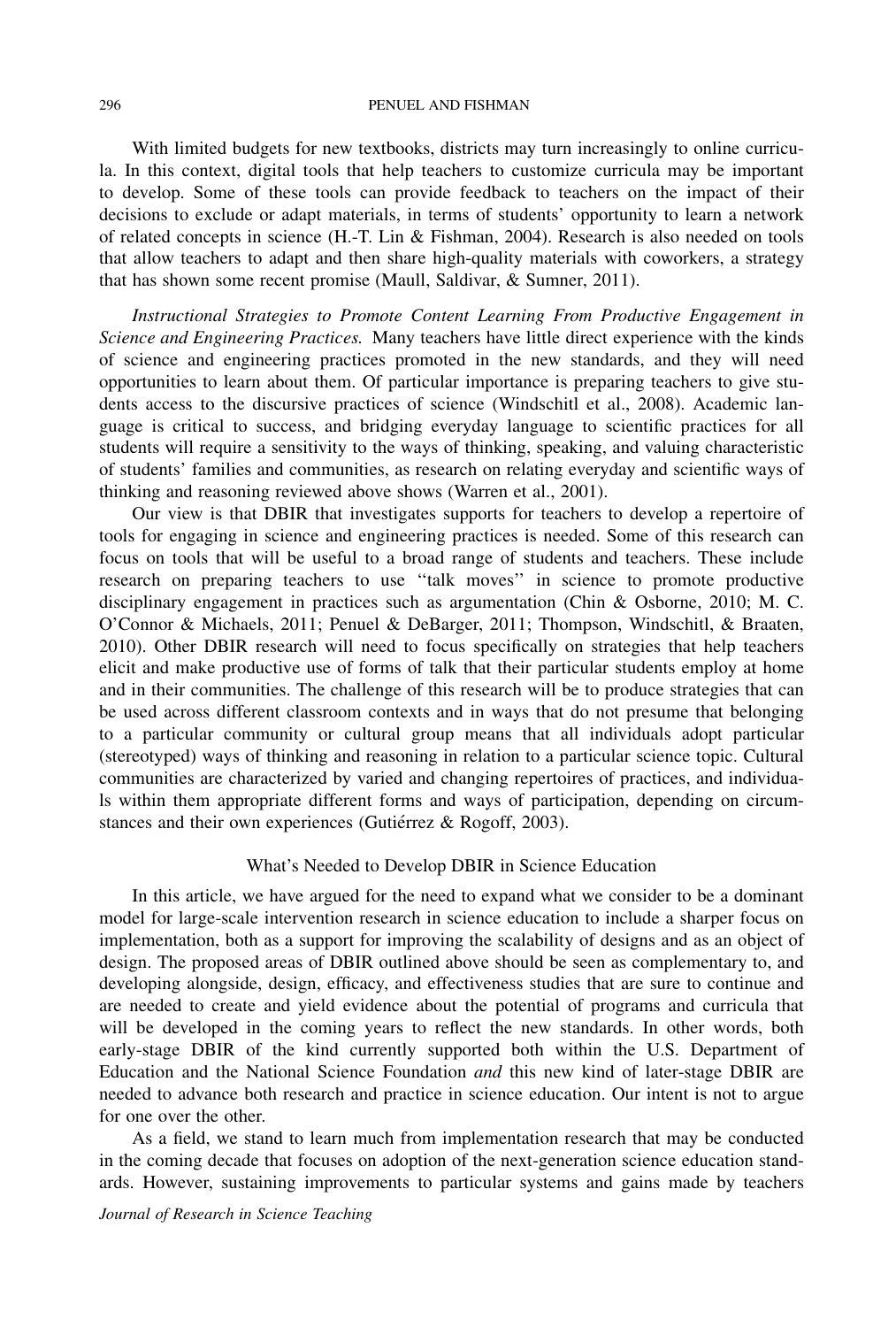and students who participate in this research is unlikely unless we develop a stronger research and development infrastructure (Bryk & Gomez, 2008; Donovan, Wigdor, & Snow, 2003). Especially critical are enduring partnerships between research and practice, as well as substantive, sustained investments at the federal and state levels in school reform and in professional development. Researchers pursuing these lines of inquiry should seek simultaneously to advance the aims of specific improvement initiatives and to build a more robust infrastructure for research and development.

A critical needed aspect of such an infrastructure is the development of a network focused on improving models of DBIR. This network should include researchers, practitioners, curriculum and program developers, and public and private investors with a stake in improving educational systems. Just as a network of scholars formed in the past decade into professional organizations such as the Society for Research on Educational Effectiveness to advance methods in conducting experimental research in education, we need a network for DBIR that shares common principles and a commitment to refinements in approaches to design and methods for research and development.

Looking to the future, we see some common principles across DBIR projects in science education today around which a network could form. First, we see a common commitment to solving problems of practice as constructed by educators and educational leaders, that is, from the perspective of those who will ultimately be responsible for implementing interventions. Second, DBIR engages in iterative, collaborative design of solutions targeting multiple levels of the system, design that is informed by ongoing and systematic inquiry into implementation and outcomes. Third, we see a common commitment to building theory and knowledge within the research community. The object of that theory is learning, but across scales of a system, where ''learning'' applies not just to students in classrooms, but to individual adult actors (e.g., teachers, principals), organizational units (e.g., schools, curriculum departments in districts), and systems. Finally, we see a commitment on the part of teams to develop capacity of practitioners to further improve science teaching and learning. This final principle is one for researchers to remember, in part to remind ourselves that within the current system, it is not we who implement interventions, but science educators.

This material is based upon work supported by the National Science Foundation under grant number BCS-0624307. Any opinions, findings, and conclusions or recommendations expressed in this material are those of the author(s) and do not necessarily reflect the views of the National Science Foundation. We thank Nora Sabelli and Kris Gutiérrez and two anonymous reviewers for their comments on earlier versions of this manuscript.

### References

Aguiar, O. G., Mortimer, E., & Scott, P. (2010). Learning from and responding to students' questions: The authoritative and dialogic tension. Journal of Research in Science Teaching, 47(2), 174–193.

American Association for the Advancement of Science. (1993). Benchmarks for science literacy. New York: Oxford University Press.

Ares, N. (2010). Political and cultural dimensions of organizing learning around funds of knowledge. In W. R. Penuel & K. O'Connor (Eds). Learning research as a human science. National Society for the Study of Education Yearbook, 109(1), 192–206.

Ballenger, C. (2009). Puzzling moments, teachable moments: Practicing teacher research in urban classrooms. New York, NY: Teachers College Press.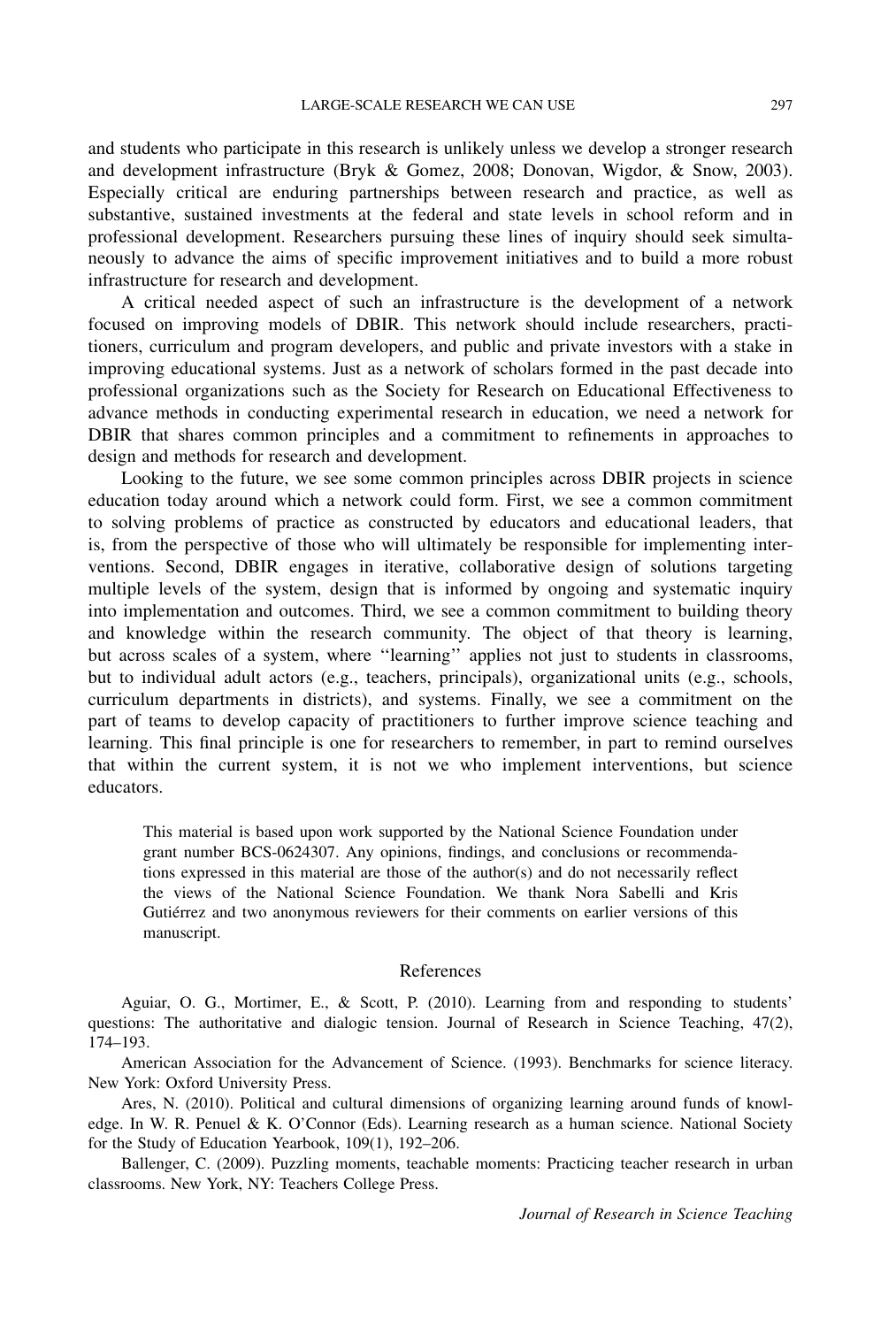Bang, M., & Medin, D. (2010). Cultural processes in science education: Supporting the navigation of multiple epistemologies. Science Education, 94(6), 1008–1026.

Bang, M., Medin, D., & Atran, S. (2007). Cultural mosaics and mental models of nature. Proceedings of the National Academy of Sciences, 104(35), 13868–13874.

Barton, A. C., & Tan, E. (2009). Funds of knowledge, discourses and hybrid space. Journal of Research in Science Teaching, 46(1), 50–73.

Bessell, A. G., Burke, M. C., Plaza, M. P., Lee, O., & Schumm, J. S. (2010). The educational reform rating rubric: Example of a new tool for evaluating complex school reform initiatives. Field Methods, 20(3), 283–295.

Beyer, H., & Holtzblatt, K. (1997). Contextual design: A customer-centered approach to systems designs. San Francisco, CA: Morgan Kaufmann.

Blumenfeld, P., Fishman, B. J., Krajcik, J., Marx, R. W., & Soloway, E. (2000). Creating usable innovations in systemic reform: Scaling up technology-embedded project-based science in urban schools. Educational Psychologist, 35(3), 149–164.

Borman, G. D., Gamoran, A., & Bowdon, J. (2008). A randomized trial of teacher development in elementary science: First-year achievement effects. Journal of Research on Educational Effectiveness, 1(3), 237–264.

Bryk, A.S. (2009). Support a science of performance improvement. Phi Delta Kappan, 90(8), 597–600.

Bryk, A. S., & Gomez, L. M. (2008). Reinventing a research and development capacity. In F. M. Hess (Ed.), The future of educational entrepreneurship: Possibilities for school reform (pp. 181–187). Cambridge, MA: Harvard Educational Press.

Buckley, B. C., Gobert, J. D., Kindfield, A. C. H., Horwitz, P., Tinker, R. F., Gerlitz, B., & Willett, J. (2004). Model-based teaching and learning with BioLogicaTM: What do they learn? How do they learn? How do we know? Journal of Science Education and Technology, 13(1), 23–41.

Carlone, H. B. (2004). The cultural production of science in reform-based physics: Girls' access, participation, and resistance. Journal of Research in Science Teaching, 41(4), 392–414.

Carlone, H. B., Haun-Frank, J., & Webb, A. (2011). Assessing equity beyond knowledge- and skills-based outcomes: A comparative ethnography of two fourth-grade reform-based science classrooms. Journal of Research in Science Teaching, 48(5), 459–485.

Chin, C., & Osborne, J. (2010). Students' questions and discursive interaction: Their impact on argumentation during collaborative group discussions in science. Journal of Research in Science Teaching, 47(7), 883–908.

Cobb, P. A., Confrey, J., diSessa, A. A., Lehrer, R., & Schauble, L. (2003). Design experiments in educational research. Educational Researcher, 32(1), 9–13.

Cochrane Collaboration. (2005). Continuing education meetings and workshops: Effects on professional practice and health care outcomes (Cochrane review). Journal of Continuing Education in the Health Professions, 21(3), 187–188.

Cohen, D. K., & Hill, H. C. (2001). Learning policy: When state education reform works. New Haven, CT: Yale University Press.

Confrey, J., Castro-Filho, J., & Wilhelm, J. (2000). Implementation research as a means to link systemic reform and applied psychology in mathematics education. Educational Psychologist, 35(3), 179–191.

Cooper, C. R., Denner, J., & Lopez, E. M. (1999). Cultural brokers: Helping Latino children on pathways toward success. The Future of Children, 9, 51–57.

Corcoran, T., Mosher, F. A., & Rogat, A. (2009). Learning progressions in science: An evidencebased approach to reform. CPRE Research Report # RR-63. New York, NY: Center on Continuous Instructional Improvement, Teachers College, Columbia University.

Cordray, D. S., & Pion, G. M. (2006). Treatment strength and integrity: Models and methods. In R. R. Bootzin & P. E. McKnight (Eds.), Strengthening research methodology: Psychological measurement and evaluation (pp. 103–124). Washington, DC: American Psychological Association.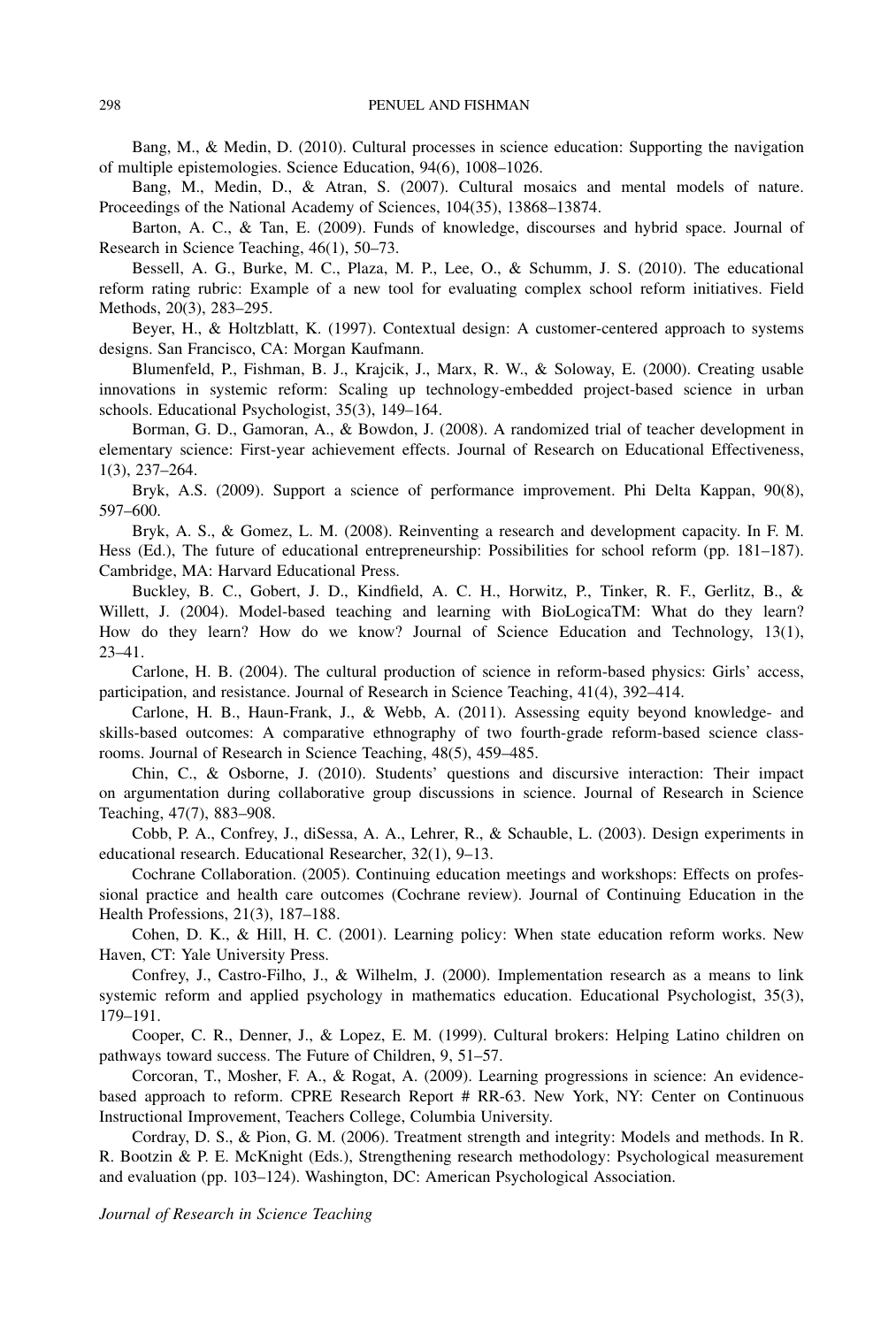Desimone, L. M., Porter, A. C., Garet, M. S., Yoon, K. S., & Birman, B. F. (2002). Effects of professional development on teachers' instruction: Results from a three-year longitudinal study. Educational Evaluation and Policy Analysis, 24(2), 81–112.

Donovan, S., Wigdor, A. K., & Snow, C. E. (2003). Strategic education research partnership. Washington, DC: National Research Council.

Drake, C., & Sherin, M. G. (2006). Practicing change: Curriculum adaptation and teacher narrative in the context of mathematics education reform. Curriculum Inquiry, 36(2), 153–187.

Dynarski, M. (2008). Bringing answers to educators: Guiding principles for research syntheses. Educational Researcher, 37(1), 27–29.

Fishman, B. J., & Krajcik, J. (2003). What does it mean to create sustainable science curriculum innovations? A commentary. Science Education, 87(4), 564–573.

Fishman, B. J., Marx, R. W., Best, S., & Tal, R. (2003). Linking teacher and student learning to improve professional development in systemic reform. Teaching and Teacher Education, 19(6), 643–658.

Flay, B. R., Biglan, A., Boruch, R. F., Castro, F. G., Gottfredson, D., Kellam, S., & Ji, P. (2005). Standards of evidence: Criteria for efficacy, effectiveness, and dissemination. Prevention Science, 6(3), 151–175.

Gallas, K. (1995). Talking their way into science: Hearing children's questions and theories, responding with curricula. New York: Teachers College Press.

Garet, M. S., Porter, A. C., Desimone, L. M., Birman, B. F., & Yoon, K. S. (2001). What makes professional development effective? Results from a national sample of teachers. American Educational Research Journal, 38(4), 915–945.

Gee, J. P. (2004). Language in the science classroom: Academic social languages as the heart of school-based literacy. In E. W. Saul (Ed.), Crossing borders in literacy and science instruction: Perspectives on theory and practice (pp. 10–32). Newark, DE: International Reading Association, Inc.

Gee, J. P., & Clinton, K. (2000). An African American child's 'science talk': Co-construction of meaning from the perspective of multiple Discourses. In M. Gallego & S. Hollingsworth (Eds.), What counts as literacy: Challenging the school standard (pp. 118–135). New York: Teachers College Press.

Geier, R., Blumenfeld, P., Marx, R. W., Krajcik, J., Fishman, B. J., & Soloway, E. (2008). Standardized test outcomes for students engaged in inquiry-based science curricula in the context of urban reform. Journal of Research in Science Teaching, 45(8), 922–939.

Gerard, L., Bowyer, J., & Marx, R. (2008). A community of principals: Building school leadership for scaling technology-science curriculum reform. Paper presented at the Annual Meeting of the American Educational Research Association, New York, NY.

Gorden, V. S., & Bieman, J. M. (1995). Rapid prototyping: Lessons learned. IEEE Software, 12(1), 85–95.

Gutiérrez, K. D., Baquedano-Lopez, P., & Tejada, C. (2000). Rethinking diversity: Hybridity and hybrid language practices in the third space. Mind, Culture, and Activity, 6(4), 286–303.

Gutiérrez, K. D., & Orellana, M. (2006). The problem of English learners: Constructing genres of difference. Research in the Teaching of English, 40(4), 502–507.

Gutiérrez, K. D., & Rogoff, B. (2003). Cultural ways of learning: Individual traits or repertoires of practice. Educational Researcher, 32(5), 19–25.

Gutiérrez, K. D., & Vossoughi, S. (2010). Lifting off the ground to return anew: Mediated praxis, transformative learning, and social design experiments. Journal of Teacher Education, 61(1–2), 100–117.

Halliday, M. A. K., & Martin, J. (1993). Writing science: Literacy and discursive power. London: Falmer.

Halverson, R., Feinstein, N., & Meshoulam, D. (2011). School leadership for science education. In G. E. DeBoer (Ed.), The role of public policy in K-12 science education (pp. 397–430). Charlotte, NC: Information Age Publishing.

Hazari, Z., Sonnert, G., Sadler, P. M., & Shanahan, M.-C. (2010). Connecting high school physics experiences, outcome expectations, physics identity, and physics career choice: A gender study. Journal of Research in Science Teaching, 47(8), 978–1003.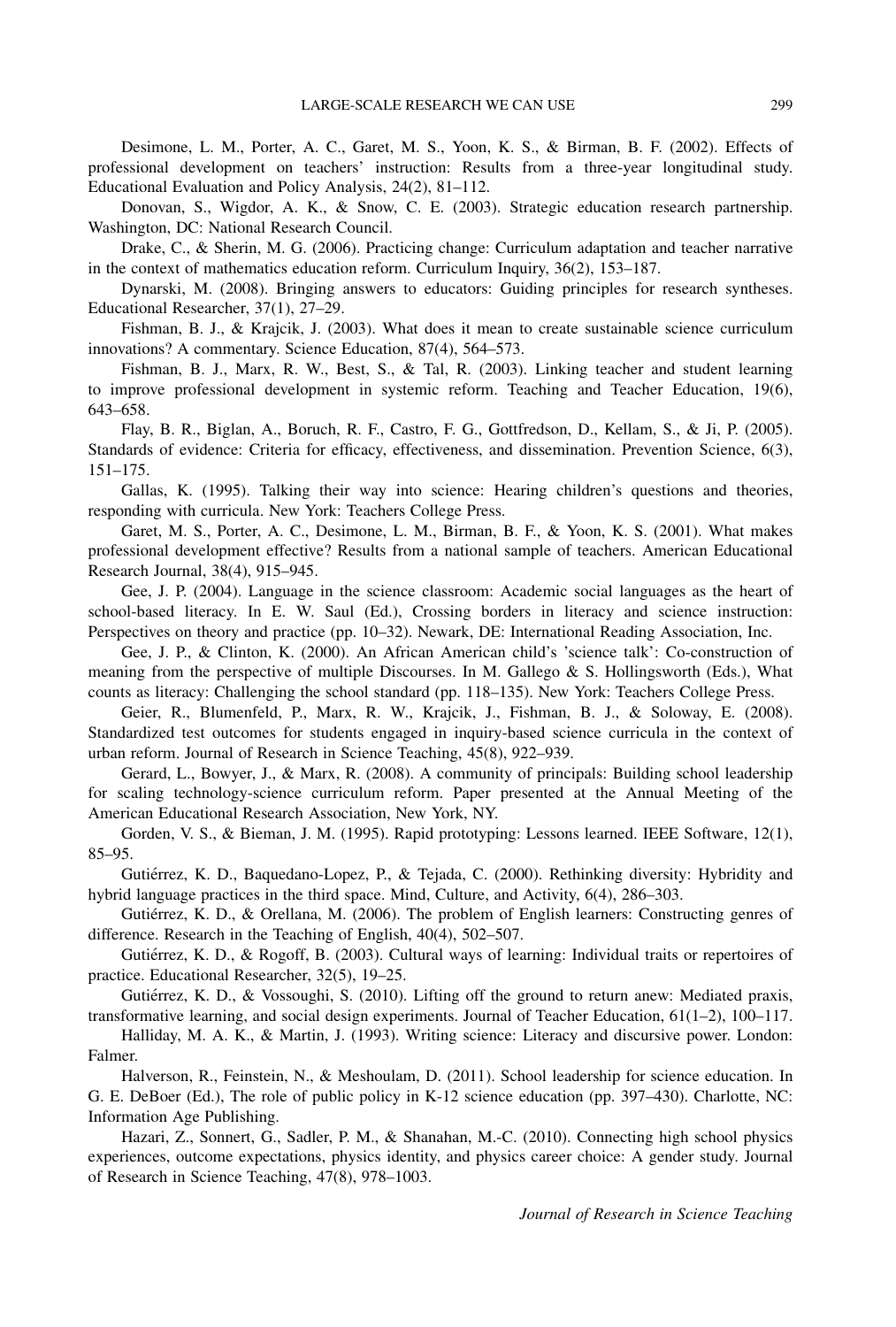Herrenkohl, L. R., & Mertl, V. (2010). How students come to be, know, and do: A case for a broad view of learning. New York, NY: Cambridge University Press.

Honig, M. I., & Hatch, T. C. (2004). Crafting coherence: How schools strategically manage multiple, external demands. Educational Researcher, 33(8), 16–30.

Horn, I. S. (2010). Teaching replays, teaching rehearsals, and re-visions of practice: Learning from colleagues in a mathematics community. Teachers College Record, 112(1), 225–259.

Horn, I. S., & Little, J. W. (2010). Attending to problems of practice: Routines and resources for professional learning in teachers' workplace interactions. American Educational Research Journal, 47(1), 181–217.

Hsi, S., Sabelli, N., Krajcik, J., Tinker, R. F., & Ellenbogen, K. (2006). Learning at the nanoscale: Research questions that the rapidly evolving interdisciplinarity of science poses for the learning sciences. In S. A. Barab, K. E. Hay, & D. T. Hickey (Eds.), Proceedings of the 7th International Conference of the Learning Sciences (Vol. 2, pp. 1066–1072). Mahwah, NJ: Erlbaum.

Hudicourt-Barnes, J. (2003). The use of argumentation in Hatian Creole science classrooms. Harvard Educational Review, 73(1), 73–93.

Ingersoll, R. M. (2001). Teacher turnover and teacher shortages: An organizational analysis. American Education Research Journal, 38(3), 499–534.

Jacob, B. (2007). The challenge of staffing urban schools with urban teachers. The Future of Children, 17(1), 129–153.

Kelly, A. E. (2004). Design research in education: Yes, but is it methodological. The Journal of the Learning Sciences, 13(1), 113–128.

Kelly, J. A., Somlai, A. M., DiFranceisco, W. J., Otto-Salaj, L. L., McAuliffe, T. L., Hackl, K. L., & Rompa, D. (2000). Bridging the gap between the science and service of HIV prevention: Transferring effective research-based HIV prevention interventions to community AIDS service providers. American Journal of Public Health, 90(7), 1082–1099.

Kesidou, S., & Roseman, J. E. (2002). How well do middle school science programs measure up? Findings from Project 2061's curriculum review. Journal of Research in Science Teaching, 39(6), 522–549.

Knapp, M. S., & Plecki, M. L. (2001). Investing in the renewal of urban science teaching. Journal of Research in Science Teaching, 38(10), 1089–1100.

Krajcik, J. S., McNeill, K. L., & Reiser, B. J. (2008). Learning-goals-driven design model: Developing curriculum materials that align with national standards and incorporate project-based pedagogy. Science Education, 92(1), 1–32.

Latour, B. (1987). Science in action: How to follow scientists and engineers through society. Cambridge, MA: MIT Press.

Lee, O. (2002). Science inquiry for elementary students from diverse backgrounds. In W. G. Secada (Ed.), Review of research in education (pp. 23–69). Washington, DC: American Educational Research Association.

Lee, O., & Luykx, A. (2005). Dilemmas in scaling up innovations in elementary science instruction with nonmainstream students. American Educational Research Journal, 42(3), 411–438.

Lee, O., Maerten-Rivera, J., Penfield, R., LeRoy, K., & Secada, W. G. (2008). Science achievement of English language learners in urban elementary schools: Results of a first-year professional development intervention. Journal of Research in Science Teaching, 45(1), 31–52.

Lemke, J. L. (1990). Talking science: Language, learning, and values. Norwood, New Jersey: Ablex.

Lieberman, A. (2000). Networks as learning communities: Shaping the future of teacher development. Journal of Teacher Education, 51, 221–227.

Lieberman, A., & Wood, D. (2002). Inside the National Writing Project: Connecting network learning and classroom teaching. New York: Teachers College Press.

Lin, H.-T., & Fishman, B. J. (2004). Supporting the scaling of innovations: Guiding teacher adaptation of materials by making implicit structures explicit. In Y. B. Kafai, W. A. Sandoval, N. Enyedy, A. S. Nixon, & F. Herrera (Eds.), Proceedings of the Sixth International Conference of the Learning Sciences (pp. 617). Santa Monica, CA: Erlbaum.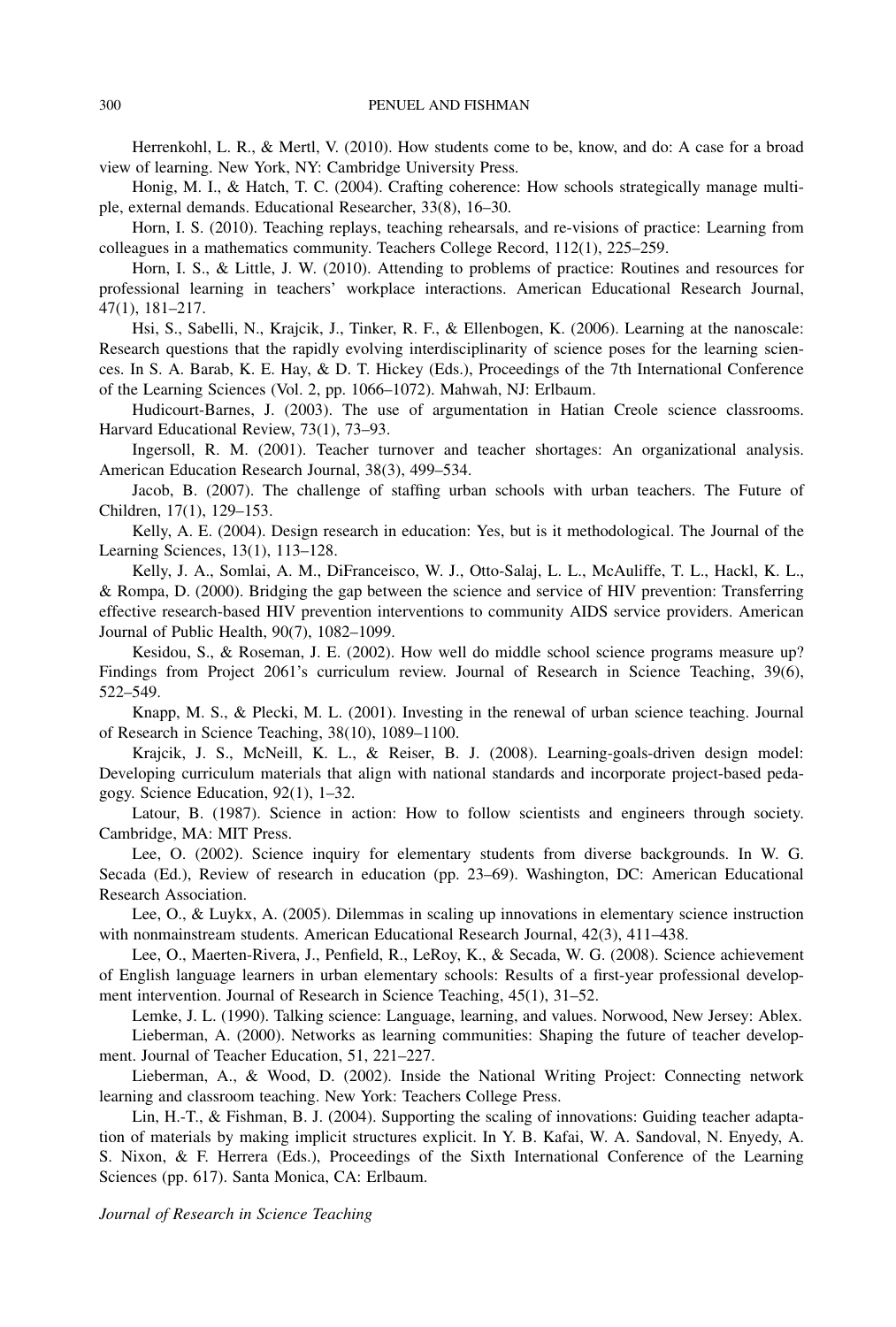Lin, X., Schwartz, D. L., & Hatano, G. (2005). Toward teachers' adaptive metacognition. Educational Psychologist, 40(4), 245–255.

Lynch, S. J., Szesze, M., Pyke, C., & Kuipers, J. (2007). Scaling up highly-rated science curriculum units for diverse student populations: Features that affect collaborative research and vice versa. In B. Schneider & S-.K. McDonald (Eds.), Scale-up in education: Issues in practice (Vol. II, pp. 91–122). Lanham: Rowman & Littlefield Publishers.

Maerten-Rivera, J., Penfield, R., Myers, N., Lee, O., & Buxton, C. A. (2009). School and teacher predictors of science instruction practices with English language learners in urban elementary schools. Journal of Women and Minorities in Science and Engineering, 15(2), 93–118.

Martin, J. R. (1989). Factual writing: Exploring and challenging social reality. London: Oxford University Press.

Marx, R. W., Blumenfeld, P. C., Krajcik, J., Fishman, B. J., Soloway, E., Geier, R., & Revital, T. T. (2004). Inquiry-based science in the middle grades: Assessment of learning in urban systemic reform. Journal of Research in Science Teaching, 41(10), 1063–1080.

Maull, K. E., Saldivar, M. G., Sumner, T. (2011 June). Understanding digital library adoption: A use diffusion approach. Paper presented at the ACM/IEEE Joint Conference on Digital Libraries, Ottawa, Canada.

McDonald, S.-K., Keesler, V. A., Kauffmann, N. J., & Schneider, B. (2006). Scaling up exemplary interventions. Educational Researcher, 35(3), 15–24.

McMunn, N., McColskey, W., & Butler, S. (2004). Building teacher capacity in classroom assessment to improve student learning. International Journal of Educational Policy, Research, & Practice, 4(4), 25–48.

Means, B., Confrey, J., House, A., & Bhanot, R. (2008). STEM high schools: Specialized science, technology, engineering, and mathematics secondary schools in the United States. Menlo Park, CA: SRI International.

Millen, D. R. (2000). Rapid ethnography: Time deepening strategies for HCI field research. Proceedings of the Conference on Designing Interactive Systems: Processes, Practices, Methods, and Techniques (pp. 280–286). New York, NY: ACM Press.

National Research Council. (1996). National Science Education Standards. Washington, DC: National Academy Press.

National Research Council. (2000). Inquiry and the National Science Education Standards. Washington, DC: National Academy Press.

National Research Council. (2001). Classroom assessment and the National Science Education Standards. Washington, DC: National Academy Press.

National Research Council. (2007). Taking science to school: Learning and teaching science in grades K-8. Washington, DC: National Academies Press.

National Research Council. (2009). Learning science in informal environments: People, places, and pursuits. Washington, DC: National Academies Press.

National Research Council. (2010). A framework for science education: Preliminary public draft. Washington, DC: Committee on Conceptual Framework for New Science Education Standards, Board on Science Education, National Research Council.

National Research Council. (2011). A framework for K-12 science education: Practices, crosscutting concepts, and core ideas. Washington, DC: National Research Council.

Newmann, F. M., Smith, B., Allensworth, E., & Bryk, A. S. (2001). Instructional program coherence: What it is and why it should guide school improvement policy. Educational Evaluation and Policy Analysis, 23(4), 297–321.

O'Connor, K., & Allen, A-R. (2010). Learning as the organizing of social futures. In W. R. Penuel & K. O'Connor (Eds). Learning research as a human science. National Society for Studies in Education, 109(1):160–175.

O'Connor, K., & Penuel, W. R. (2010). Introduction: Principles of a human sciences approach to research on learning. In W. R. Penuel & K. O'Connor, (Eds). Learning research as a human science. National Society for Studies in Education, 109(1):1–16.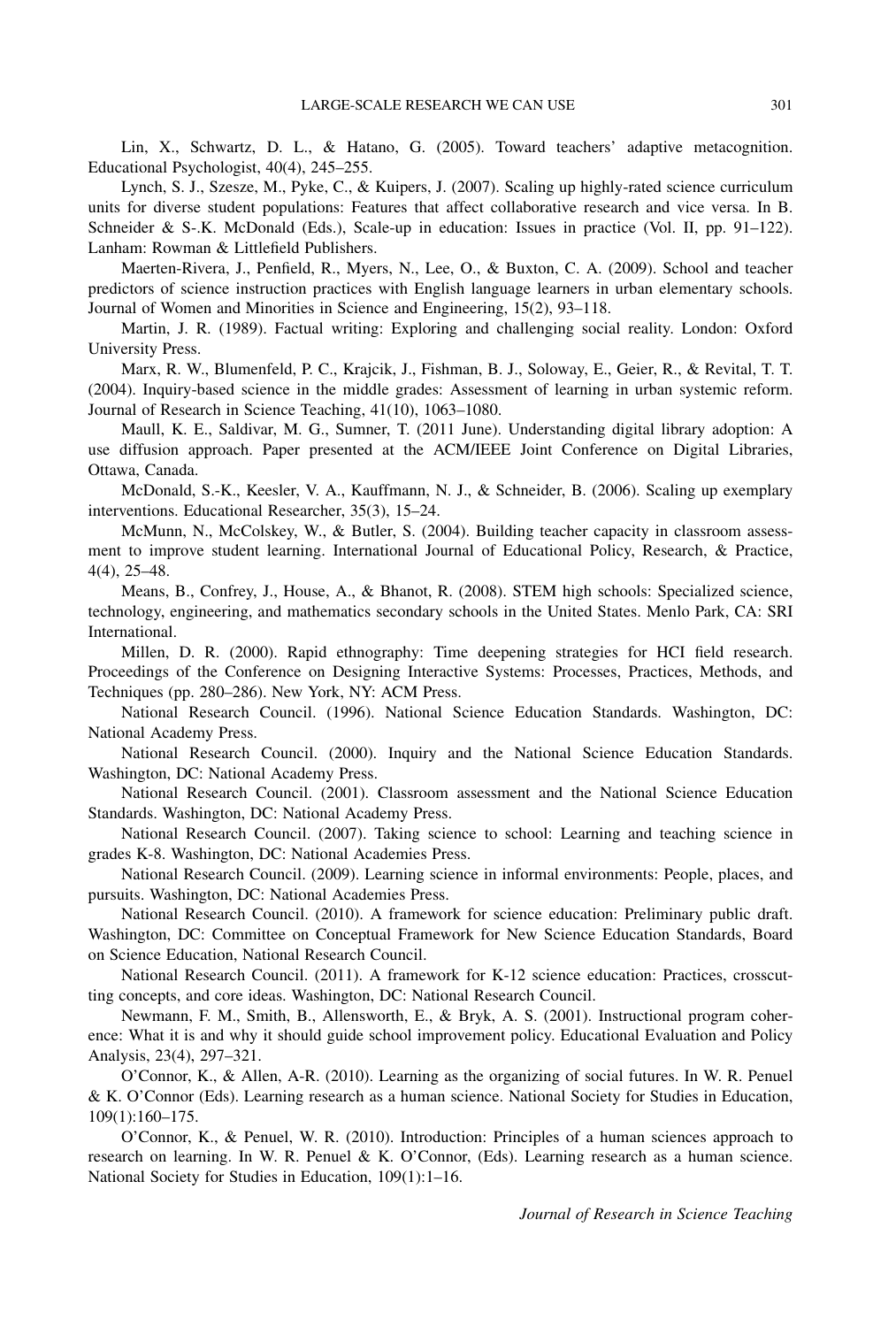O'Connor, M. C., & Michaels, S. (1993). Aligning academic talk and participation status through revoicing: Analysis of a classroom discourse strategy. Anthropology and Education Quarterly, 24(4), 318–355.

O'Connor, M. C., & Michaels, S. (2011). Problematizing dialogic and authoritative discourse, their coding in classroom transcripts, and realization in the classroom. Paper presented at the ISCAR Congress, Rome, Italy.

O'Donnell, C. L. (2008). Defining, conceptualizing, and measuring fidelity of implementation and its relationship to outcomes in K-12 curriculum intervention research. Review of Educational Research, 78(1), 33–84.

Oakes, J. (1990). Multiplying inequalities: The effects of race, social class, and tracking on opportunities to learn mathematics and science. Santa Monica, CA: RAND.

(2010). Prepare and inspire: K-12 education in science, technology, engineering and math (STEM) for America's future. Washington, DC: Executive Office of the President.

Pea, R. D., & Collins, A. (2008). Learning how to do science education: Four waves of reform. In Y. Kali, M. C. Linn, & J. E. Roseman (Eds.), Designing coherent science education (Vol. 3–12). New York: Teachers College Press.

Penuel, W. R., DeBarger, A. H. (2011). Supporting teacher learning to improve classroom assessment in science. Paper presented at the Annual Meeting of the American Educational Research Association, New Orleans, LA.

Penuel, W. R., & Gallagher, L. P. (2009). Comparing three approaches to preparing teachers to teach for deep understanding in Earth science: Short-term impacts on teachers and teaching practice. The Journal of the Learning Sciences, 18(4), 461–508.

Penuel, W. R., Gallagher, L. P., & Moorthy, S. (2011). Preparing teachers to design sequences of instruction in Earth science: A comparison of three professional development programs. American Educational Research Journal, 48(4), 996–1025.

Penuel, W. R., McWilliams, H., McAuliffe, C., Benbow, A., Mably, C., & Hayden, M. M. (2009). Teaching for understanding in Earth science: Comparing impacts on planning and instruction in three professional development designs for middle school science teachers. Journal of Science Teacher Education, 20(5), 415–436.

Reich, R. B. (2011). Aftershock: The next economy and America's future. New York: Vintage.

Rethinam, V., Pyke, C., & Lynch, S. (2008). Using multi-level analyses to study the effectiveness of science curriculum. Evaluation & Research in Education, 21(1), 18–42.

Rosebery, A. (2005). ''What are we going to do next?'' A case study of lesson planning. In R. Nemirovsky, A. Rosebery, B. Warren, & J. Solomon (Eds.), Everyday matters in mathematics and science: Studies of complex classroom events (pp. 299–328). Mahwah, NJ: Erlbaum.

Rosebery, A., McIntyre, E., & Gonzales, N. (2001). Connecting students' cultures to instruction. In E. McIntyre, A. Rosebery, & N. Gonzales (Eds.), Classroom diversity: Connecting curriculum to students' lives (pp. 1–13). Portsmouth, NH: Heinemann.

Rosebery, A., Ogonowski, M., DiSchino, M., & Warren, B. (2010). ''The coat traps all your body heat": Heterogeneity as fundamental to learning. The Journal of the Learning Sciences, 19(3), 322–357.

Rosebery, A., & Warren, B. (Eds.). (2008). Teaching science to English language learners. Arlington, VA: National Science Teachers Association.

Roth, K. J., Garnier, H. E., Chen, C., Lemmens, M., Schwille, K., & Wickler, N. I. Z. (2011). Videobased lesson analysis: Effective PD for teacher and student learning. Journal of Research in Science Teaching, 48(2), 117–148.

Rowan, B. (2002). The ecology of school improvement: Notes on the school improvement industry in the United States. Journal of Educational Change, 3(3–4), 283–314.

Scafidi, B., Sjoquist, D. L., & Stinebrickner, T. R. (2007). Race, poverty, and teacher mobility. Economics of Education Review, 26(2), 145–159.

Schneider, R. M., & Krajcik, J. (2002). Supporting science teacher learning: The role of educative curriculum materials. Journal of Science Teacher Education, 13(3), 221–245.

Journal of Research in Science Teaching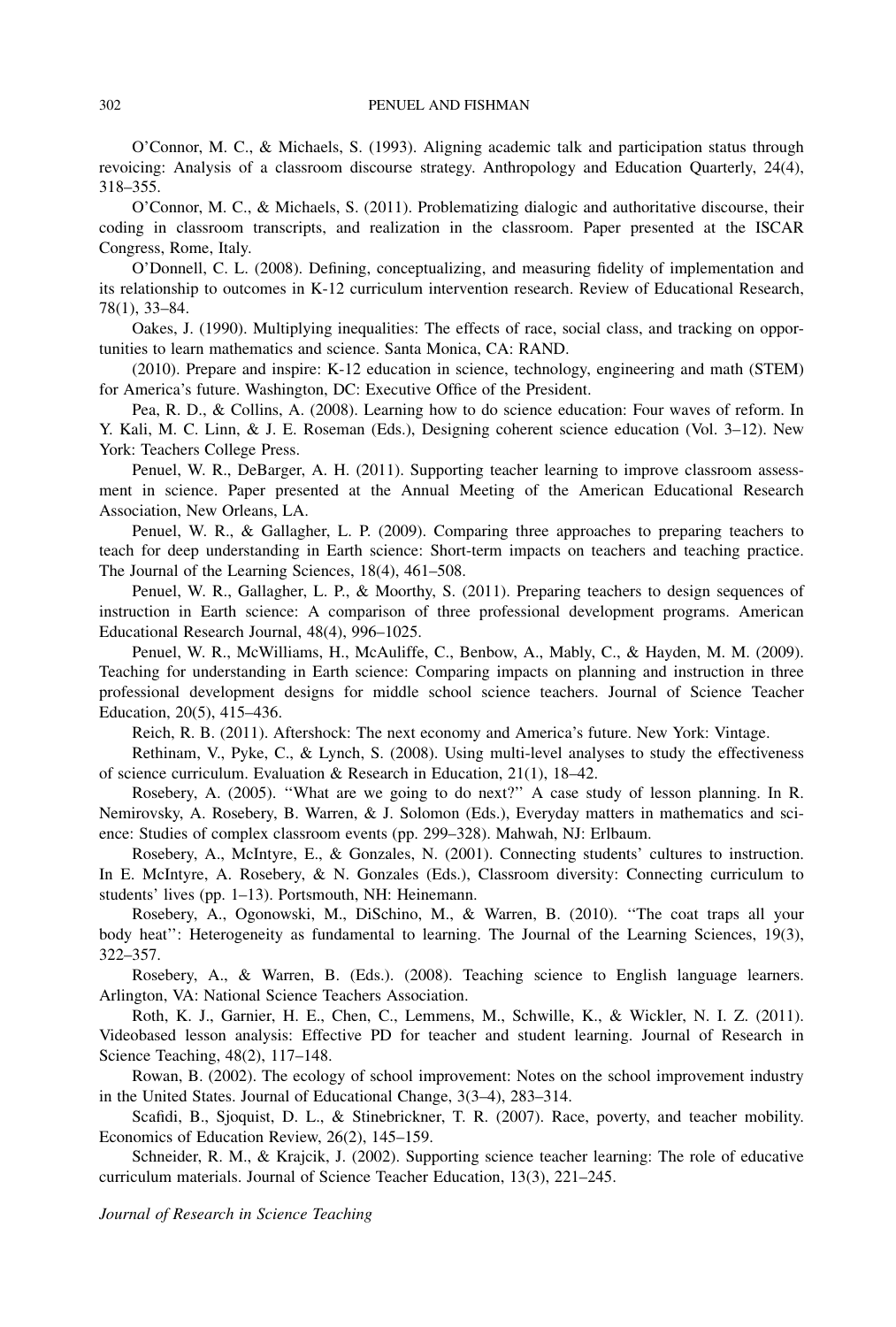Shadish, W. R., Cook, T. D., & Campbell, D. T. (2002). Experimental and quasi-experimental designs for generalized causal inference. Boston, MA: Houghton-Mifflin.

Shear, L., & Penuel, W. R. (2010). Rock-solid support: Florida district weighs effectiveness of science professional learning. Journal of Staff Development, 31(5), 48–51.

Sloane, F.C. (2008). Through the looking glass: Experiments, quasi-experiments, and the medical model. Educational Researcher, 37(1), 41–46.

Smith, T. M., Desimone, L. M., Zeidner, T. L., Dunn, A. C., Bhatt, M., & Rumyantseva, N. L. (2007). Inquiry-oriented instruction in science: Who teaches that way? Educational Evaluation and Policy Analysis, 29(3), 169–199.

Songer, N. B., Kelcey, B., & Gotwals, A. W. (2009). How and when does complex reasoning occur? Empirically driven development of a learning progression focused on complex reasoning about biodiversity. Journal of Research in Science Teaching, 46(6), 610–631.

Songer, N. B., Lee, H.-S., & Kam, R. (2002). Technology-rich inquiry science in urban classrooms: What are the barriers to inquiry pedagogy? Journal of Research in Science Teaching, 39(2), 128–150.

Spillane, J. P., & Callahan, K. E. (2002). Implementing state standards for science education: What district policy makers make of the hoopla. Journal of Research in Science Teaching, 37(5), 201–225.

Spillane, J. P., Diamond, J. B., Walker, L. J., Halverson, R., & Jita, L. (2001). Urban school leadership for elementary science instruction: Identifying and activating resources in an undervalued school subject. Journal of Research in Science Teaching, 38(8), 918–940.

Stern, L., & Ahlgren, A. (2002). Analysis of students' assessments in middle school curriculum materials: Aiming precisely at benchmarks and standards. Journal of Research in Science Teaching, 39(9), 889–910.

Stevens, R., O'Connor, K., Garrison, L., Jocuns, A., & Amos, D. M. (2008). Becoming an engineer: Toward a three dimensional view of engineering learning. Journal of Engineering Education, 97(3), 355–368.

Sung, N. S., Crowley, W. F., Jr., Genel, M., Salber, P., Sandy, L., Sherwood, L. M., ... Rimoin, D. (2003). Central challenges facing the national clinical research enterprise. Journal of the American Medical Association, 289(10), 1278–1287.

Supovitz, J. A. (2008). Implementation as iterative refraction. In J. A. Supovitz & E. H. Weinbaum (Eds.), The implementation gap: Understanding reform in high schools. New York, NY: Teachers College Press.

Supovitz, J. A., & Turner, H. M. (2000). The effects of professional development on science teaching practices and classroom culture. Journal of Research in Science Teaching, 37(2), 963–980.

Supovitz, J. A., & Zief, S. G. (2000). Why they stay away: Survey reveals invisible barriers to teacher participation. Journal of Staff Development, 21(4), 24–28.

Tabak, I. (2006). Prospects for change at the nexus of policy and design. Educational Resercher, 35(2), 24–30.

Tai, R. H., Liu, C. Q., Maltese, A. V., & Fan, X. (2006). Planning early for careers in science. Science, 312, 1143–1144.

Tai, R. H., & Maltese, A. V. (2010). Eyeballs in the fridge: Sources of early interest in science. International Journal of Science Education, 32(5), 669–685.

Thompson, J., Windschitl, M., Braaten, M. (2010). Developing a theory of teacher practice. Paper presented at the National Association for Research in Science Teaching Annual Conference, Philadelphia, PA.

Tzou, C. T., Bricker, L. A., & Bell, P. (2007). Micros & Me: A fifth-grade science exploration into personally and culturally consequential microbiology. Seattle, WA: Everyday Science and Technology Group, University of Washington.

Vanosdall, R., Klentschy, M. P., Hedges, L. V., Weisbaum, K. S. (2007). A randomized study of the effects of scaffolded guided-inquiry instruction on student achievement in science. Paper presented at the Annual Meeting of the American Educational Research Association, Chicago, IL.